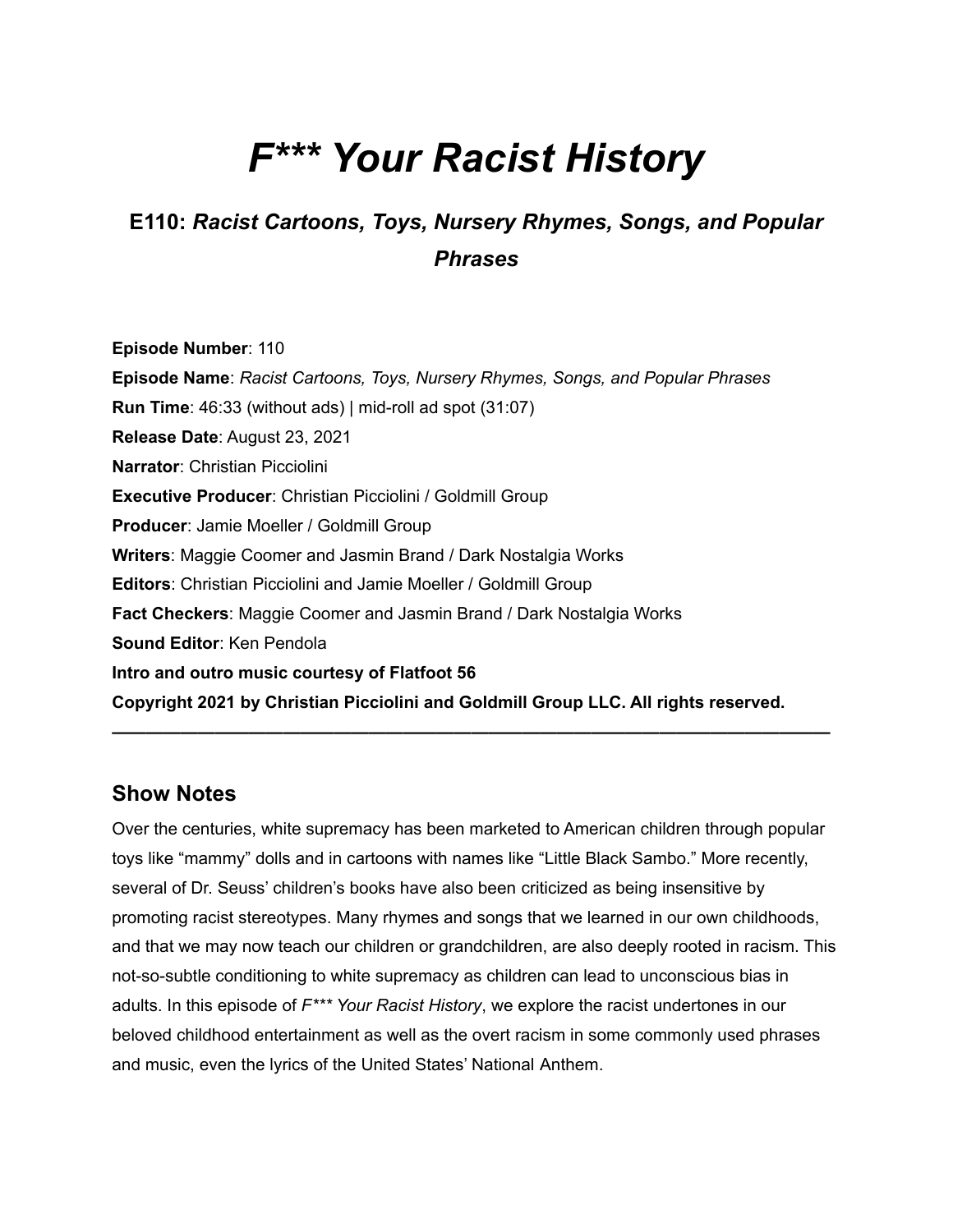#### **EPISODE SCRIPT**

#### **Introduction**

When news broke recently that six Dr. Seuss children's book titles were being pulled from publication because of their insensitive, racist depictions of certain ethnic groups, the decision prompted a hailstorm of criticism from some people screaming about the evils of so-called "Cancel Culture." Side note: if "Cancel Culture" really existed as they claim, you probably wouldn't be listening to yours truly on this podcast or anywhere else for that matter. We'll go into why later. But, here's Fox News with their hot take:

Contrary to the clips you just heard, Dr. Seuss wasn't canceled, and the choice to pull six books from the Dr. Seuss catalog of over 50 wasn't the work of President Joe Biden. The books' own publisher, Dr. Seuss Enterprises, the organization that holds the publication licenses of Dr. Seuss's complete works and manages the image of the late author, made that decision. They issued the following statement on March 2, 2021:

"Dr. Seuss Enterprises, working with a panel of experts, including educators, reviewed our catalog of titles and made the decision last year to cease publication and licensing of [these] titles: ('And to Think That I Saw It on Mulberry Street,' 'If I Ran the Zoo,' 'McElligot's Pool,' 'On Beyond Zebra!,' 'Scrambled Eggs Super!' and 'The Cat's Quizzer.') [They] portray people in ways that are hurtful and wrong. Ceasing sales of these books is only part of our commitment and our broader plan to ensure Dr. Seuss Enterprises' catalog represents and supports all communities and families." 1

For many people, this decision—which was more of a symbolic gesture since most of the books pulled were already out of print—was long overdue. When former First Lady Melania Trump gifted Dr. Seuss book sets to children's libraries around the country in 2017, a Massachusetts librarian made headlines for rejecting the works because of their racist overtones. The Japanese American National Museum, who has *"*long documented these divisive images in our nation's past," issued a public statement cheering the move to officially retire what has now become known as the "Seuss 6":

<sup>&</sup>lt;sup>1</sup> J. K. Yamamoto, "Six Dr. Seuss Books Pulled from Publication for Racial Imagery," Rafu Shimpo, March 6, 2021, <https://rafu.com/2021/03/six-dr-seuss-books-pulled-from-publication-for-racial-imagery/>.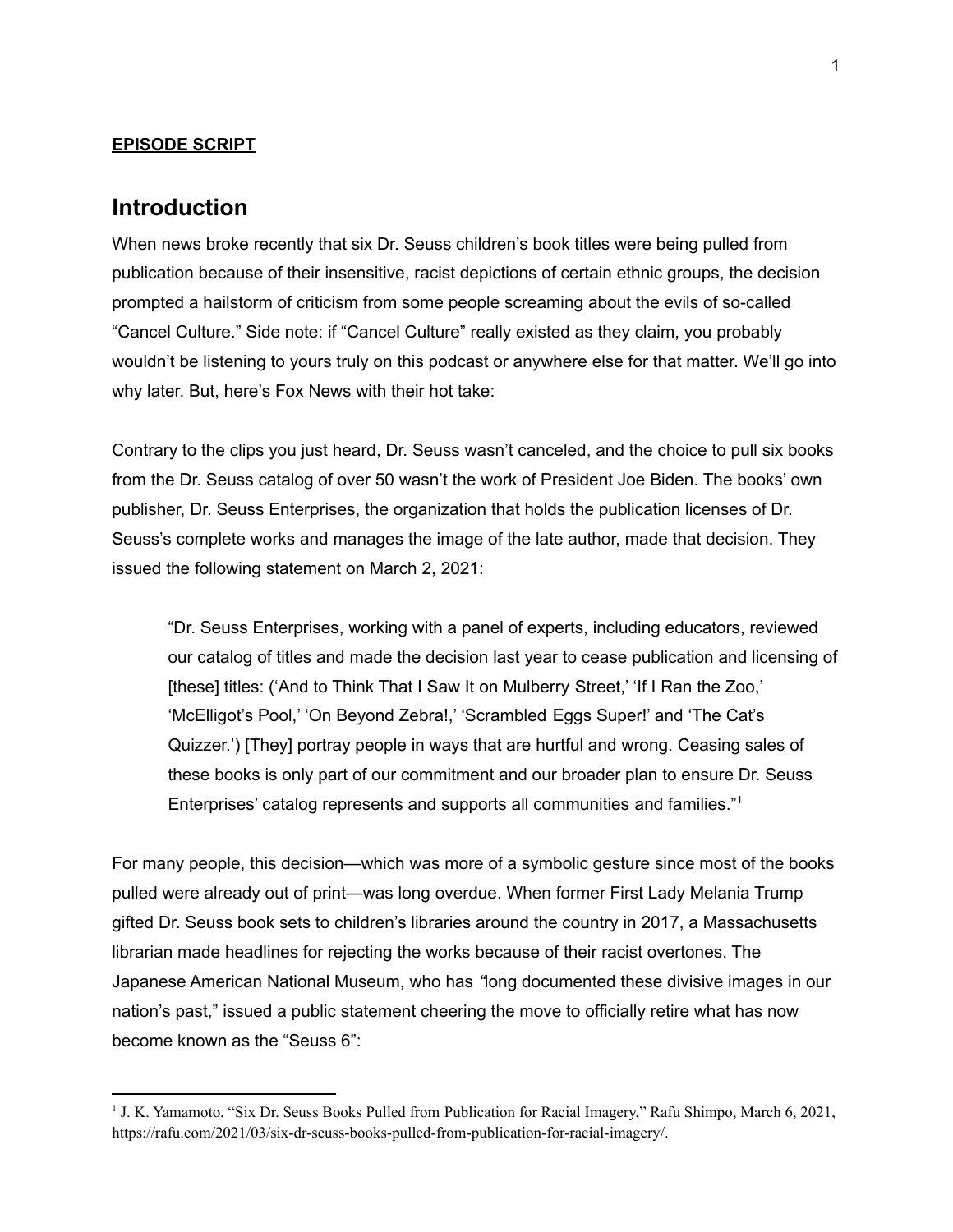"The mainstreaming of racism and prejudice is deeply embedded in our culture. It is high time that Dr. Seuss' work is examined," said Ann Burroughs, President, and CEO of the museum. 2

So, why is it significant that six Dr. Seuss titles were pulled, all including drawings of racial stereotypes? Many people argue that the stories and illustrations are harmless, that the push to remove artifacts like these from our children's early development is "liberal censorship" and an erasure of our history. Coincidentally, these are many of the same folks who refuse to acknowledge other parts of our history, things like this podcast hopes to shed light on.

There are valid arguments that violence depicted in movies and video games can make some children more prone to violence. If that's considered, why can't the same logic be applied to kids who constantly consume racially insensitive books, cartoons, and other media like music? Does that, in turn, desensitize a child or make them more predisposed to buy into harmful racial stereotypes as an adult?

Many researchers and scientists agree that unconscious bias, i.e. prejudice or unsupported judgments in favor of or against one thing, person, or group as compared to another, is influenced by what we encounter during our upbringing. 3 In a 2018 study by Northwestern University, researchers studied bias tendencies in pre-school aged children, and through their experiments, found evidence that "children revealed a strong and consistent pro-white bias," even at age 4. The researchers also noted that children were "sensitive to verbal and nonverbal expressions of adult bias." 4

In other words, kids' brains are like little sponges. I don't think it's that far of a jump to assume that if we are brought up watching, reading, listening to, or playing with things that depict white people as strong, smart, powerful, and righteous, while depicting well, basically everyone else who isn't white, as subservient, lazy, criminal, less intelligent and dependent, or as outright

<sup>&</sup>lt;sup>2</sup> Joseph Duong, "JANM Supports Decision by Dr. Seuss Publisher to End Publication of Six Children's Books | Japanese American National Museum," www.janm.org, March 5, 2021,

<sup>&</sup>lt;sup>3</sup> "Unconscious Bias," Vanderbilt University (Vanderbilt University, December 19, 2016), [https://www.janm.org/press/release/janm-supports-decision-dr-seuss-publisher-end-publication-six-childrens-books.](https://www.janm.org/press/release/janm-supports-decision-dr-seuss-publisher-end-publication-six-childrens-books)

[https://www.vanderbilt.edu/diversity/unconscious-bias/.](https://www.vanderbilt.edu/diversity/unconscious-bias/)

<sup>4</sup> Danielle R. Perszyk et al., "Bias at the Intersection of Race and Gender: Evidence from Preschool‐Aged Children," *Developmental Science* 22, no. 3 (January 23, 2019), https://doi.org/[10.1111/desc.12788](https://www.mybib.com/10.1111/desc.12788).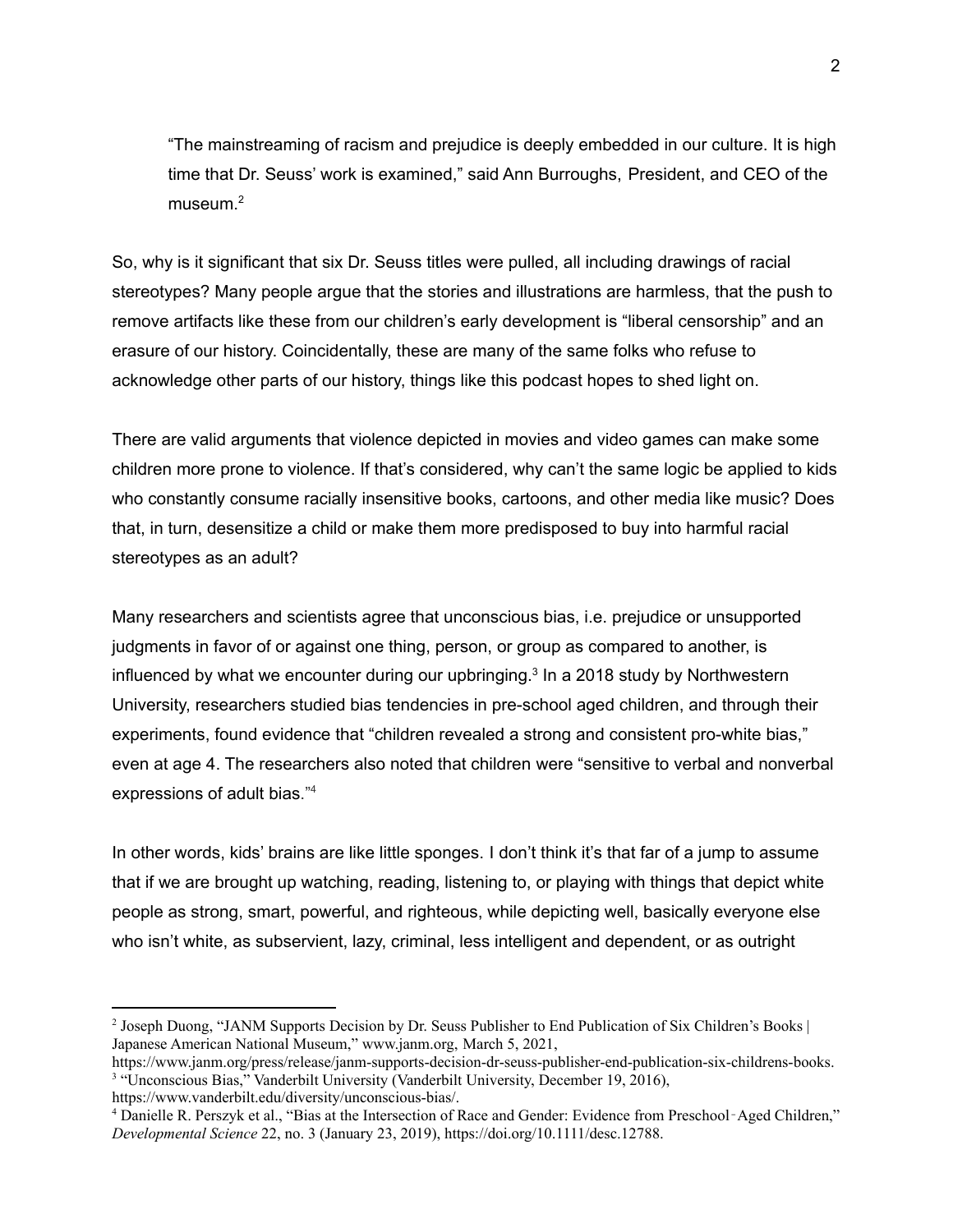savages, even if you don't consider yourself a racist, you may unconsciously show preference towards white people in your normal life.

Throughout the history of the United States and western Europe, many immensely popular children's toys, books, and nursery rhymes were riddled with racial stereotypes that influenced generation after generation of young children. Maybe even you. Ever heard of Mother Goose? The original story featured a caricature of the main antagonist portrayed as a dishonest Jewish person. Familiar with "Eenie, meeny, miny, mo, catch a tiger by its toe?" The original version didn't have kids catching a "tiger" by the toe. Many popular 20th century cartoons produced by the likes of Warner Brothers and Looney Toons also featured outright racist imagery. Bugs Bunny was sometimes shown in blackface, a popular minstrel-era performance method where a white actor donned dark face paint and acted out Black stereotypes. In fact, it wasn't until 1968, in the wake of the Civil Rights movement, when some of the most explicitly racist cartoons were banned from being shown on television in the United States.

Today, we are going to discuss some of these examples of racist children's entertainment and much, much more. This is episode 10 of *F\*\*\* Your Racist History: Racist Cartoons, Toys, Nursery Rhymes, Songs, and Popular Phrases.*

## **Racist Toys**

Play is an integral part of our childhood, and for many of us, it accounts for the way we spent endless hours when we were young. Scientists agree that play is vital to our development of social skills, creativity, problem-solving, and intelligence.<sup>5</sup> It influences our earliest thought patterns, desires, and opinions. Play is even educational—teaching us math, logic, and interpretive skills.

Many children's toys attempt to mimic the culture in which they are made, i.e., dolls are modeled after so-called "real life" of the time. In the nineteenth century, however, toy makers' vision of real-life was twisted into things like the mammy doll. Mammy dolls were given to little white girls to perpetuate the stereotyping of Black women as servants and caretakers of white homes.

<sup>5</sup> Stuart L Brown and Christopher C Vaughan, *Play : How It Shapes the Brain, Opens the Imagination, and Invigorates the Soul* (New York: Avery, 2010).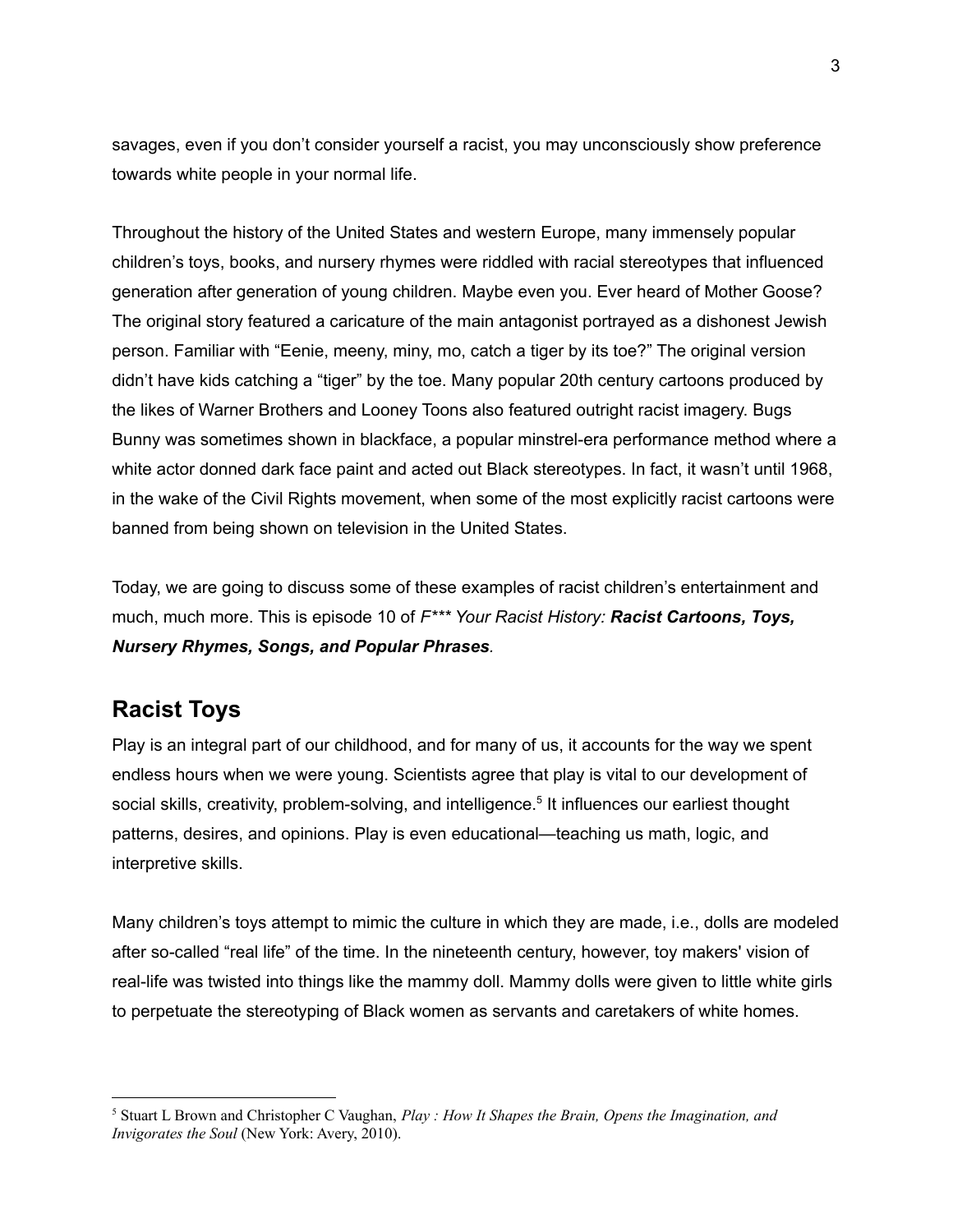In popular culture at the time, mammy's were typically depicted as an older, larger, desexualized woman with very dark skin. She was, in part, a warped redemption arc for white men during this period. The implication was that white men couldn't possibly find this portly Black woman attractive and, therefore, would not rape her (layers of problematic toxic male thought here). While in reality, the enslaved women who were forced to work within a plantation home were multiracial with lighter skin (a more visual representation of the sexual exploitation of Black women). They were usually of slim build as a result of both their young age and starvation diet.<sup>6</sup> In essence, the "Mammy" character was created to make white people feel comfortable and safe around Blacks and less guilty about the havoc they had wreaked on people of color.

Another popular doll during the early-to-mid 1900s was the Topsy doll. Topsy is the name of a Black character in the classic book *Uncle Tom's Cabin*. Toy manufacturers created dozens, if not hundreds, of different types of 'Topsy' dolls. And all of them were based on the description provided in chapter twenty of the famous Harriet Beecher Stowe novel:

"She was one of the blackest of her race; and her round shining eyes, glittering as glass beads, moved with quick and restless glances over everything in the room. Her mouth, half-open with astonishment at the wonders of the new Mas'r's parlor, displayed a white and brilliant set of teeth. Her woolly hair was braided in sundry little tails, which stuck out in every direction. The expression of her face was an odd mixture of shrewdness and cunning, over which was oddly drawn, like a kind of veil, an expression of the most doleful gravity and solemnity. She was dressed in a single filthy, ragged garment, made of bagging, and stood with her hands demurely folded before her."7

And just like today, children used their toys to recreate scenes that they observed, either in their everyday lives or in popular culture. For example, *Secret Garden* author Frances Hodgson Burnett once recalled using her Topsy doll as a child to re-enact scenes from *Uncle Tom's Cabin*. She claimed to tie the doll up and whip it, its unchanging expression suggesting that she (Topsy) enjoyed it. 8

<sup>&</sup>lt;sup>6</sup>David Pilgrim, "The Mammy Caricature - Anti-Black Imagery - Jim Crow Museum - Ferris State University," Ferris.edu, 2012, <https://www.ferris.edu/jimcrow/mammies/>.

<sup>7</sup> Harriet Beecher Stowe, "Chapter 20 - Uncle Tom's Cabin by Harriet Beecher Stowe," www.readprint.com, n.d., [http://www.readprint.com/chapter-8796/Uncle-Tom-s-Cabin-Harriet-Beecher-Stowe.](http://www.readprint.com/chapter-8796/Uncle-Tom-s-Cabin-Harriet-Beecher-Stowe)

<sup>8</sup> ROBIN BERNSTEIN, "Children's Books, Dolls, and the Performance of Race; Or, the Possibility of Children's Literature," *PMLA* 126, no. 1 (2011): 160–69, <https://www.jstor.org/stable/41414088>.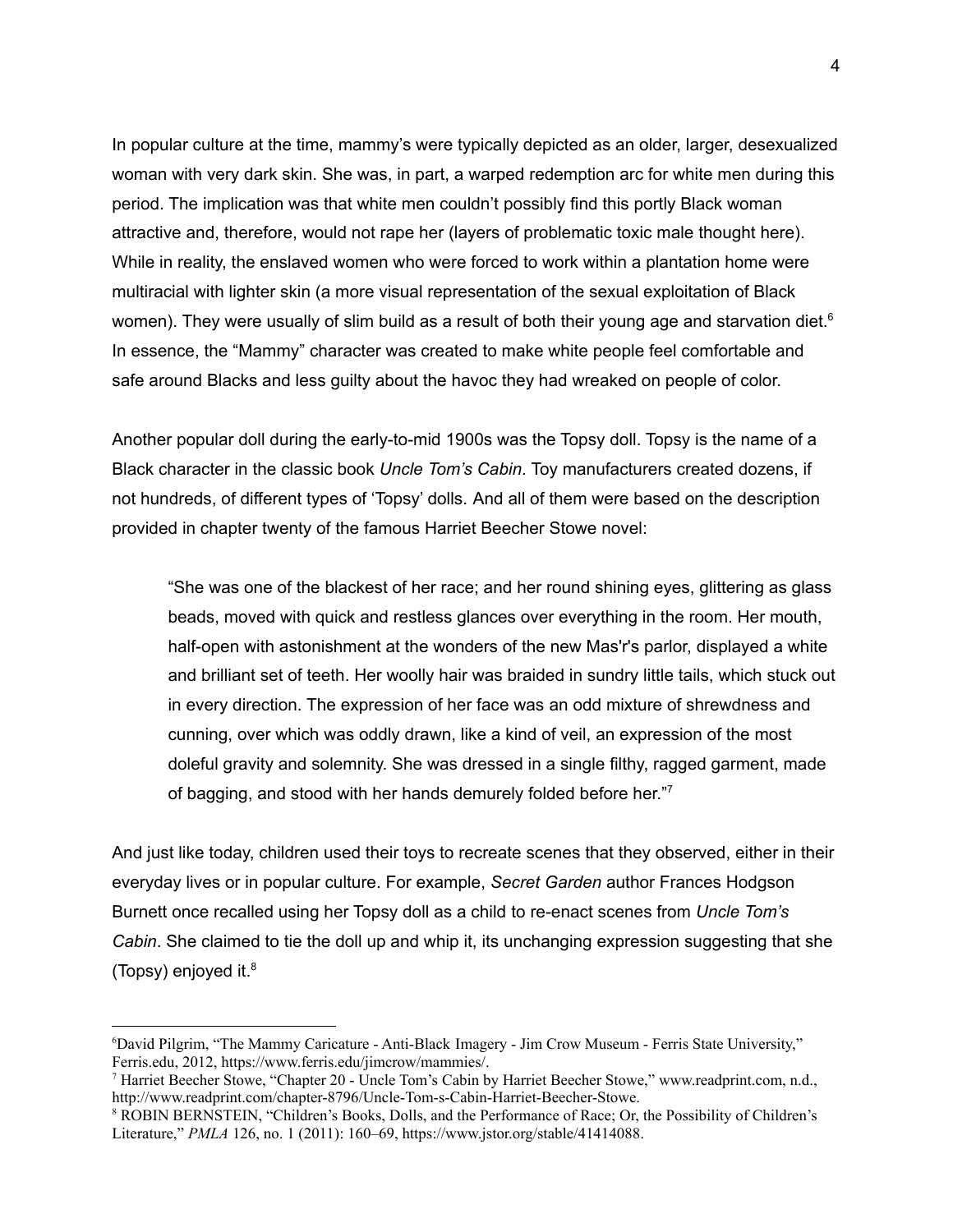These are not to be confused with another type of popular racist doll, the Topsy-Turvy doll from the early 19th century. These were dolls that are a sort of two-in-one, meaning each end of the doll had a different head and torso that connected at the waist. The skirt is two-sided and flips over to reveal the other doll. Although there are numerous innocuous versions around today, the original depicted a Black character (which looked like a mammy) and a more fancily dressed white character on the opposite end. Recent analysis of historical case studies of people who owned these toys suggests that these dolls helped children internalize the social divisions (and perceived racial supremacies) between Black people and white people. Others argue that these dolls were created to show the fine line between white children and the Black women who were charged with their care, and may have even been created by Black women on plantations—although evidence to support this is hard to come by.<sup>9</sup>

#### **Other Toys**

Dolls were not the only popular racist toys. In 1912, Sears advertised mechanical toys that featured "darkies playing the flute or accordion." The "Alabama Coon Jigger" was another popular musical toy that featured a racist depiction of a Black man dancing. These types of mechanized toys were popular and used to promote the myth of the "happy slave," a prominent stereotypical narrative from the pre-Civil War period.

Coin banks, a common present for thrifty young children, often featured the likeness of blackfaced minstrel characters. For children's parties, minstrel costumes were also widely available for purchase throughout the Jim Crow Era. As minstrel shows grew in popularity in the late 1800s, so did puppet counterparts that could appeal to the whole family. Particularly well-known examples are the various characters in the Punch and Judy show, especially a Black servant character called "Jim Crow."

<sup>9</sup> Julian K Jarboe, "The Racial Symbolism of the Topsy Turvy Doll," The Atlantic (theatlantic, November 20, 2015), [https://www.theatlantic.com/technology/archive/2015/11/the-racial-symbolism-of-the-topsy-turvy-doll/416985/.](https://www.theatlantic.com/technology/archive/2015/11/the-racial-symbolism-of-the-topsy-turvy-doll/416985/)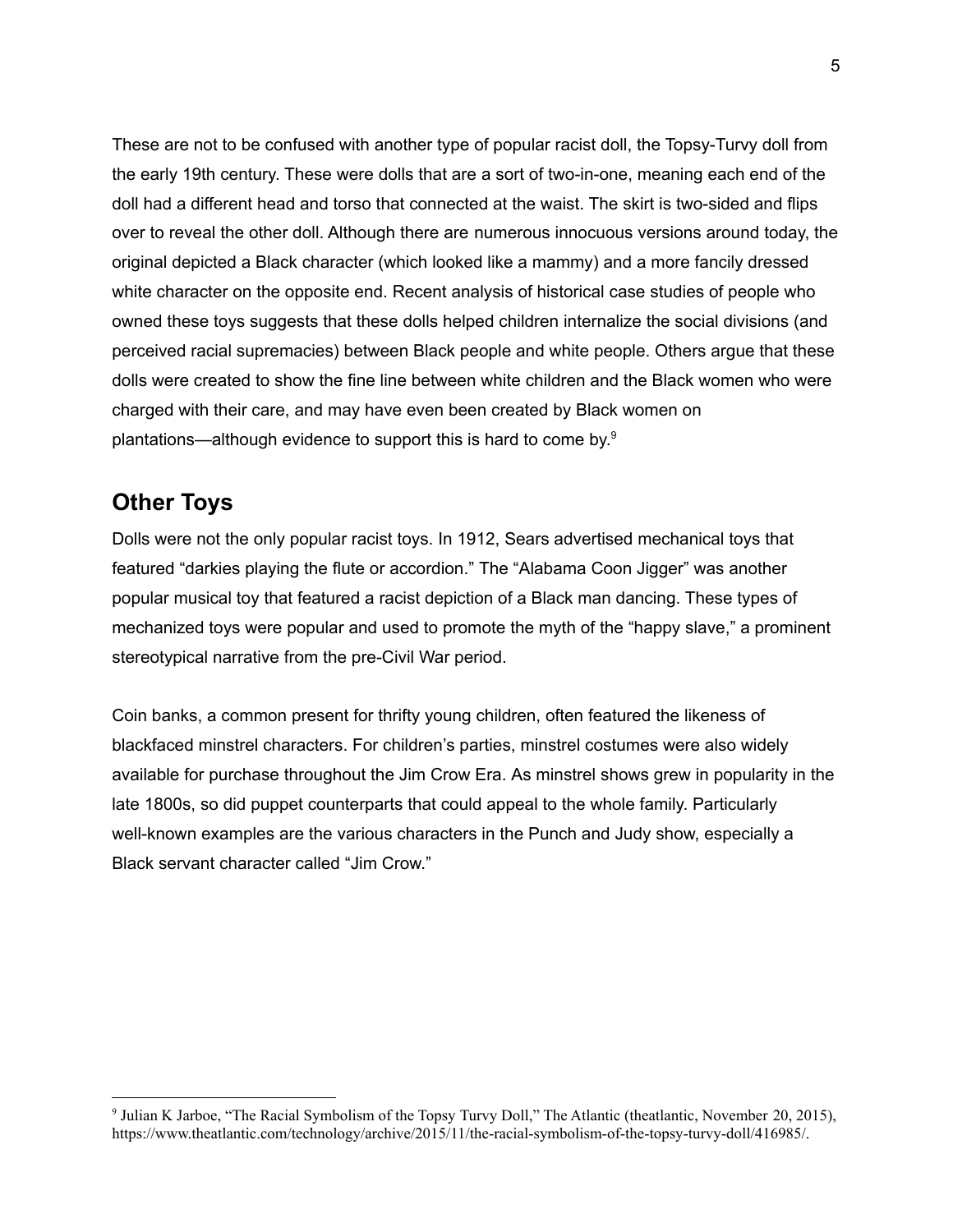Family games also had overt racial overtones. One game called "Chuck" featured a stereotypically caricatured Black target that players had to toss (or, that's right, "chuck") a watermelon-shaped disk at, gaining points for getting it in the wide-open mouth of the target. Carnival-style games like "The Game of Sambo" and "The Little Darky Shooting Gallery" involved using Black characters as target practice for toy guns. Bowling games like Parker Brothers' "Sambo Five Pins" featured a racist fictionalized story about a character named Sambo, a derogatory label assigned to Blacks after the Civil War, who "was a good ole Southern Darky…" And, various card games such as Old Maid, (you remember that one) often featured caricatures of Black women.

#### **Racist Cartoons**

The advent of motion pictures and television meant that racist depictions of Black and brown people also made their way to big *and* little screens. For decades, Walt Disney Corporation, Metro-Goldwyn-Mayer (or MGM), Looney Toons, R.K.O Radio Pictures, Merrie Melodies, and Warner Brothers all produced racist black-and-white cartoon reels specifically for kids. Early animations were primarily based on "stock characters" and included popular, albeit stereotypical, vaudeville and minstrel characters, like Jim Crow, Zip Coon, Sambo, Uncle Tom, and, of course, Mammy.

Sketches included a variety of racist tropes including singing and dancing caricatures, the so-called "angry Black woman" sending her "good for nothing" husband off to work, re-enactments using shoe polish to shine Black skin, romanticization of the Old South plantation culture, and false depictions of so-called "exotic," "savage," "ignorant," and sometimes even "cannibalistic" people of color.

The "Censored Eleven" are a group of Warner Brothers, Merrie Melodies, Disney, and Looney Toons cartoons deemed too offensive for audiences in 1968. The list includes parodies of *Snow White and the Seven Dwarves* and *Goldilocks,* as well as a (*quote)* "plantation melodrama" called "Uncle Tom's Bungalow."

Since the Civil Rights Movement of the 1960s, many of these cartoons have been censored or removed from most platforms due to their insensitive and racist nature. As awareness of these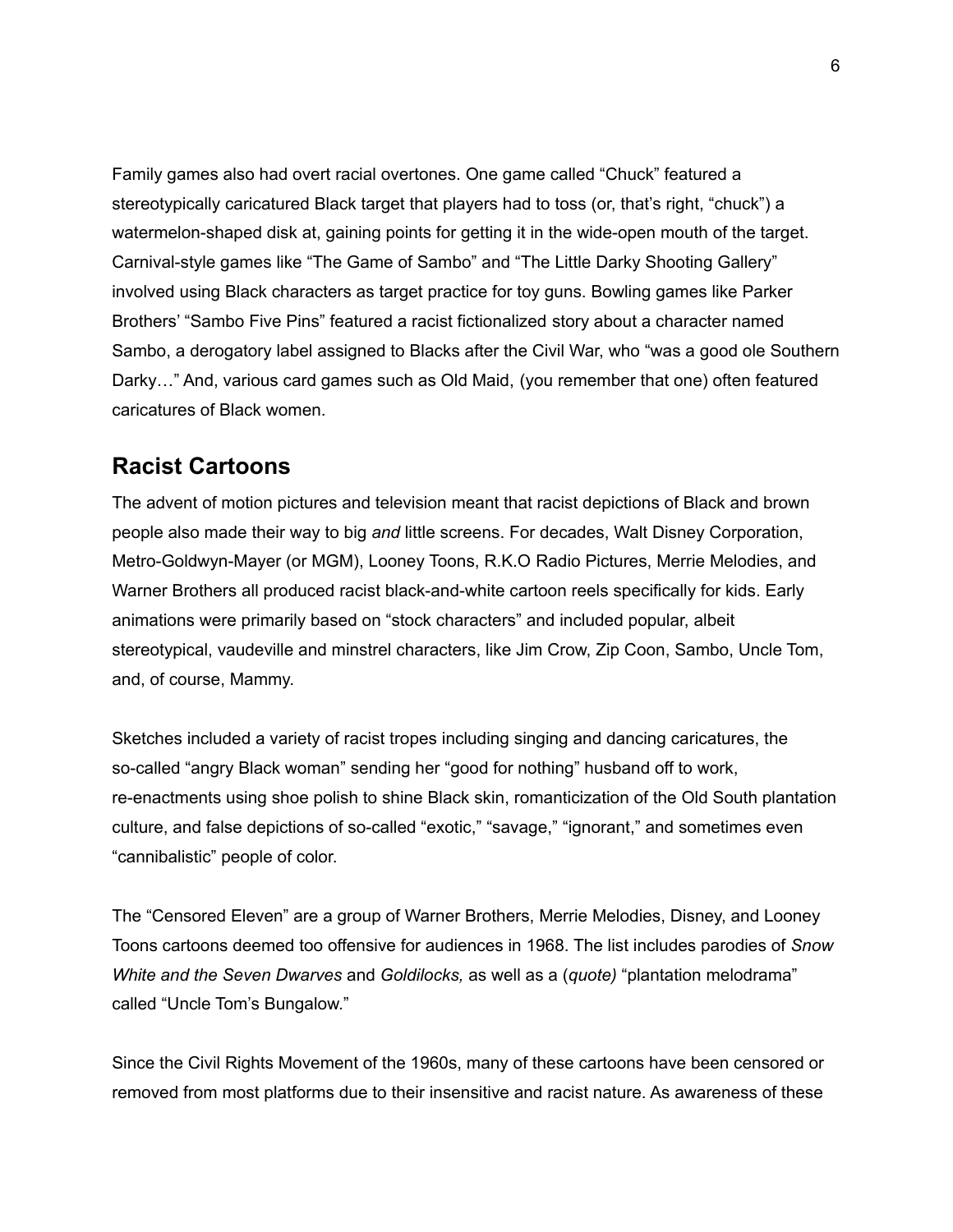issues continues to grow, we must analyze the content we consume critically, and that sometimes means reassessing many of the things we loved when we were young.

Like me, many other 1970s, '80s, and even '90s babies also grew up watching cartoons and movies loaded with racist stereotypes.

In rare episodes of the classic MGM cartoon *Tom and Jerry*, there was a house servant character known as "Mammy Two Shoes," and it was still broadcast on Saturday mornings in '90s.

Other examples include the stereotypical depictions of Native Americans in Disney's *Peter Pan.*

And the Siamese cats (and the song they sang) in *Lady and the Tramp*.

The character of King Louie, an ape, in *The Jungle Book,* modeled after Louis Armstrong, has also been deemed problematic. There is some debate over whether or not the lyrics of "I want to be like you" is racial coding.

The fact that King Louie, who is based on a Black man, wants to be more human-like and become civilized parallels pro-slavery and segregationist beliefs that Black people were more akin to apes and monkeys in the jungle than to white people in general. Sure, Mowgli isn't white, but he represents civilization, which is inherently linked to "whiteness."

Other racist stereotypes include the Alley Cats in *The Aristocats*.

As well as The Crows, including Jim, from *Dumbo*.

The opening song in *Aladdin*, "Arabian Nights," drew criticism from the American-Arab Anti-Discrimination Committee for these lyrics after the film was released in 1993:

"Where they cut off your ear, If they don't like your face It's barbaric, but hey, it's home."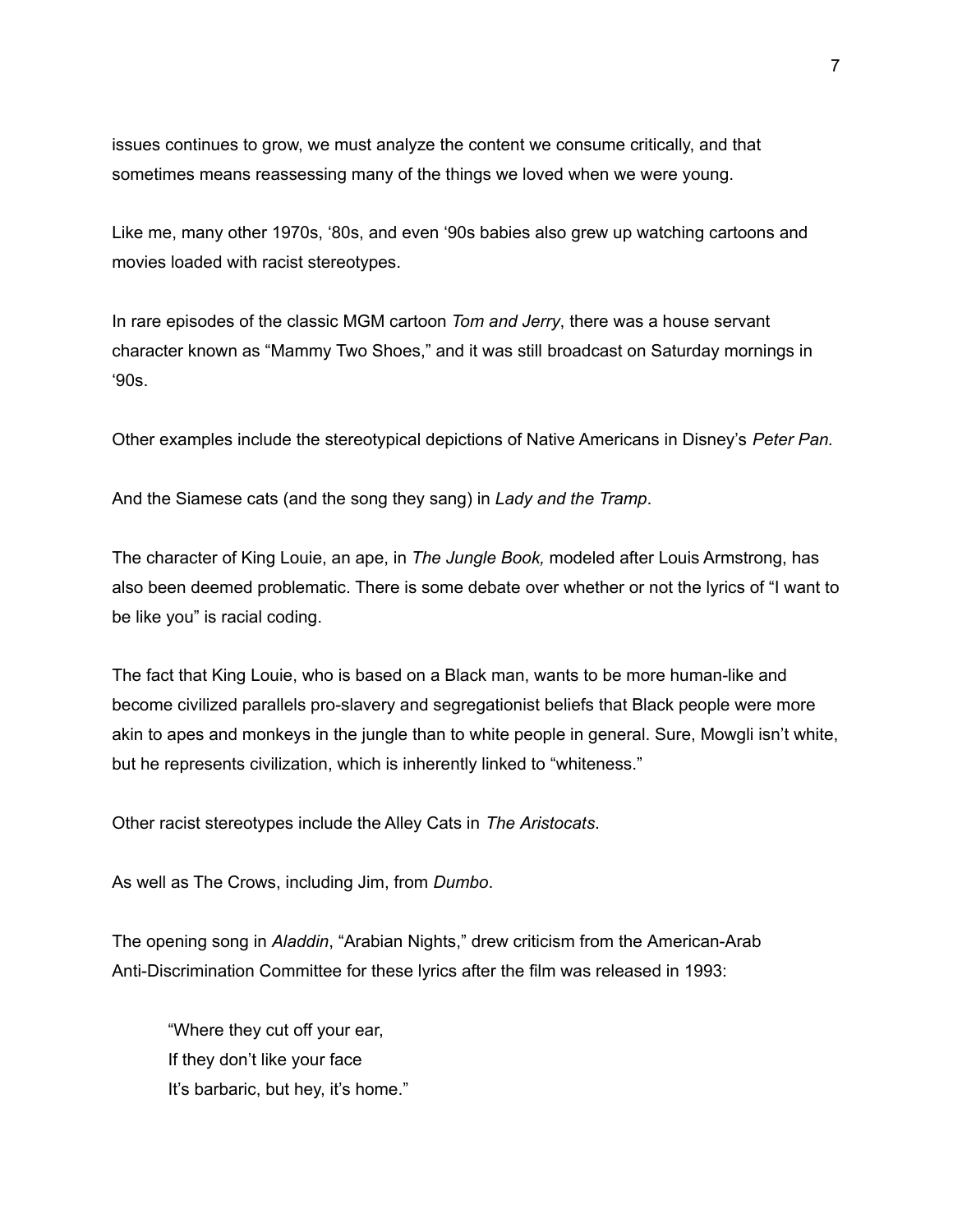Disney agreed to alter the racist song lyrics and re-released the film with the following modification:

A disturbing fact: Public Policy Polling from 2015 found that 30-percent of Republicans and 19-percent of Democrats said they would bomb the fictional city of Agrabah from the animated film *Aladdin*. 10

Nowadays, many of these shows and movies carry a warning statement about historical context. For example, Disney's content warning reads as follows:

"This program includes negative depictions and/or mistreatment of people or cultures. These stereotypes were wrong then and are wrong now. Rather than remove this content, we want to acknowledge its harmful impact, learn from it, and spark conversation to create a more inclusive future together."

Other streaming services and content providers offer similar statements when accessing problematic content. This is a more recent trend, with most content warnings popping up in the last few years.

## **Racist Nursery Rhymes**

Other memories from our childhoods do not yet come with a warning label.

What about the song that plays from your neighborhood ice cream truck?

You might think of this tune as "Do Your Ears Hang Low?," or the lesser known "Do Your Balls Hang Low?," neither of which, thankfully, mention ice cream. But the original version, produced by Columbia Records in 1916, had a much different tone, playing on the stereotype of Black people as (quote) "mindless beasts of burden greedily devouring slices of watermelon."

Although the lyrics and title have changed over time, the connection with ice cream is through this racist version of the song. And, it was this offensive version (minus the lyrics, of course) that

<sup>10</sup> Dan Evon, "Did 41 Percent of Trump Supporters Favor Bombing a Fictional City from 'Aladdin'?," Snopes.com, December 18, 2015, [https://www.snopes.com/news/2015/12/18/agrabah-aladdin-republican-poll/.](https://www.snopes.com/news/2015/12/18/agrabah-aladdin-republican-poll/)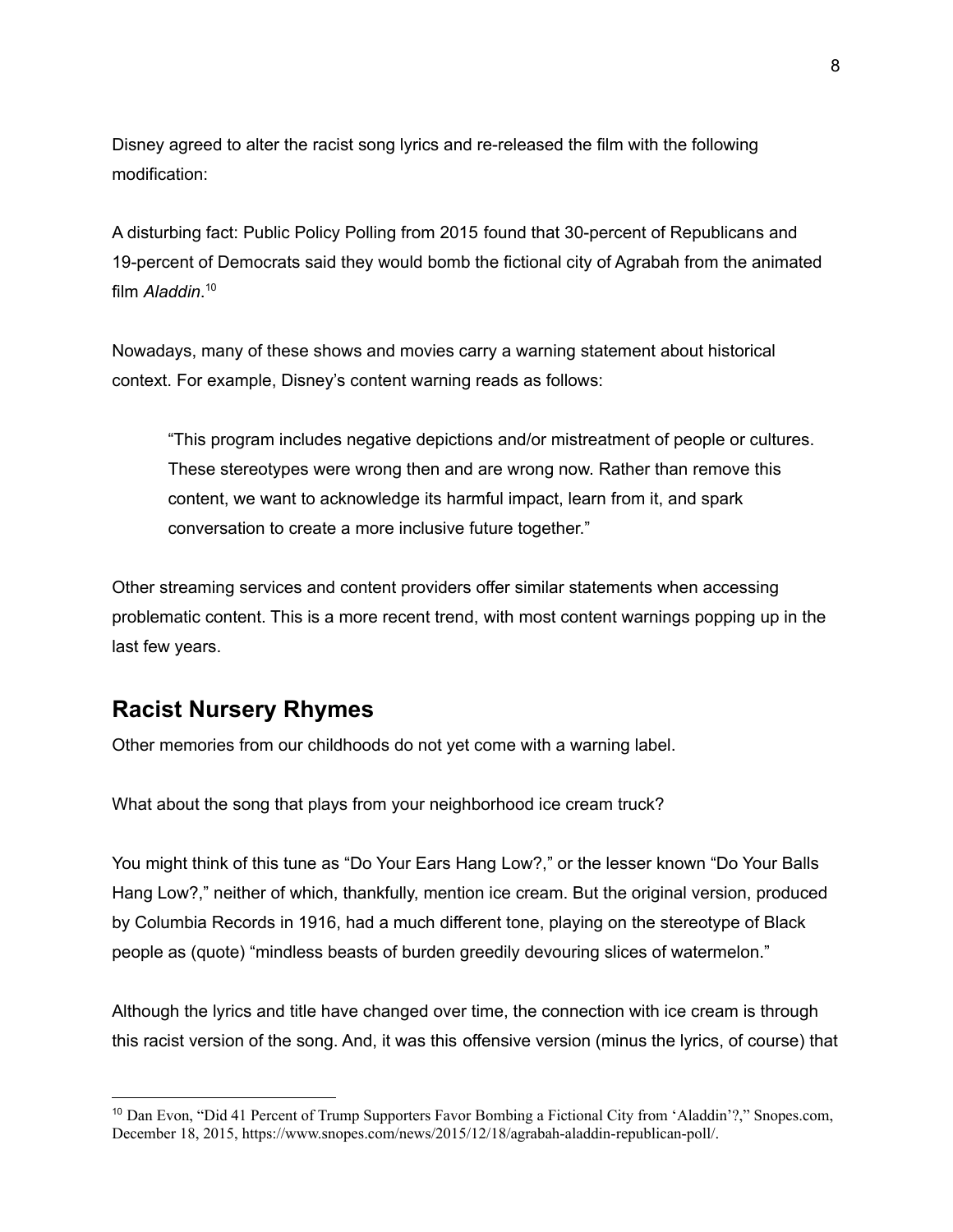would have been played in ice cream parlors and over Mr. Softee ice cream truck speakers across the country when most of us were kids.<sup>11</sup> Maybe even today.

This is not the only common tune you might remember that is tinged with racism.

The song most people would know as "Ten Little Monkeys." It started out as a song that counted the ways in which young Black boys might die, except for the last one who was somehow lucky enough to survive the brutal rhyming ordeal and get married.<sup>12</sup> It was used as a minstrel song in its original format, as well as the equally racist "Ten Little Indians" (or "Injuns" depending on who was singing it).

The tune many of us have used to pick between various options when we can't make our mind up also has a hidden racist lyric. "Eeny Meenie Miney Mo," wasn't always followed with "catch a tiger by its toe." The original lyric utilized an anti-Black slur and suggested a potential hate crime all in one, presumably prepping young slave catcher hopefuls for a life of violent racism.

It's not necessarily a nursery rhyme, but *Oh Susannah* is often used as a kid's tune. How many of us remember the second verse? Let me refresh your memory.

The once popular kids' chant "Chinese, Japanese, Dirty Knees, Look at These," mocked East Asian immigrants, particularly after the Chinese Exclusion Act (in 1882). The children's rhyme asserts that Chinese and Japanese people were dirty and promiscuous.

Several other popular children's stories have dark origins as well. *Old Mother Goose*, for example, is full of anti-Semitic language and imagery, and the antagonist is depicted as a dishonest Jewish person. Despite scrubbing and a reworking of the old story several decades ago, this original version is unfortunately still easily accessible today.

Because of a popular 1993 film adaptation, the following example became a favorite of many young American tweens in the 1990s and early 2000s despite being written by a British author

<sup>&</sup>lt;sup>11</sup> Theodore R. Johnson, III, "Recall That Ice Cream Truck Song? We Have Unpleasant News for You," NPR.org, May 11, 2014,

[https://www.npr.org/sections/codeswitch/2014/05/11/310708342/recall-that-ice-cream-truck-song-we-have-unpleasa](https://www.npr.org/sections/codeswitch/2014/05/11/310708342/recall-that-ice-cream-truck-song-we-have-unpleasant-news-for-you) [nt-news-for-you.](https://www.npr.org/sections/codeswitch/2014/05/11/310708342/recall-that-ice-cream-truck-song-we-have-unpleasant-news-for-you)

<sup>&</sup>lt;sup>12</sup> Frank Green, "Ten Little Niggers," 1869, https://www.parkkinen.org/ten\_little\_niggers.html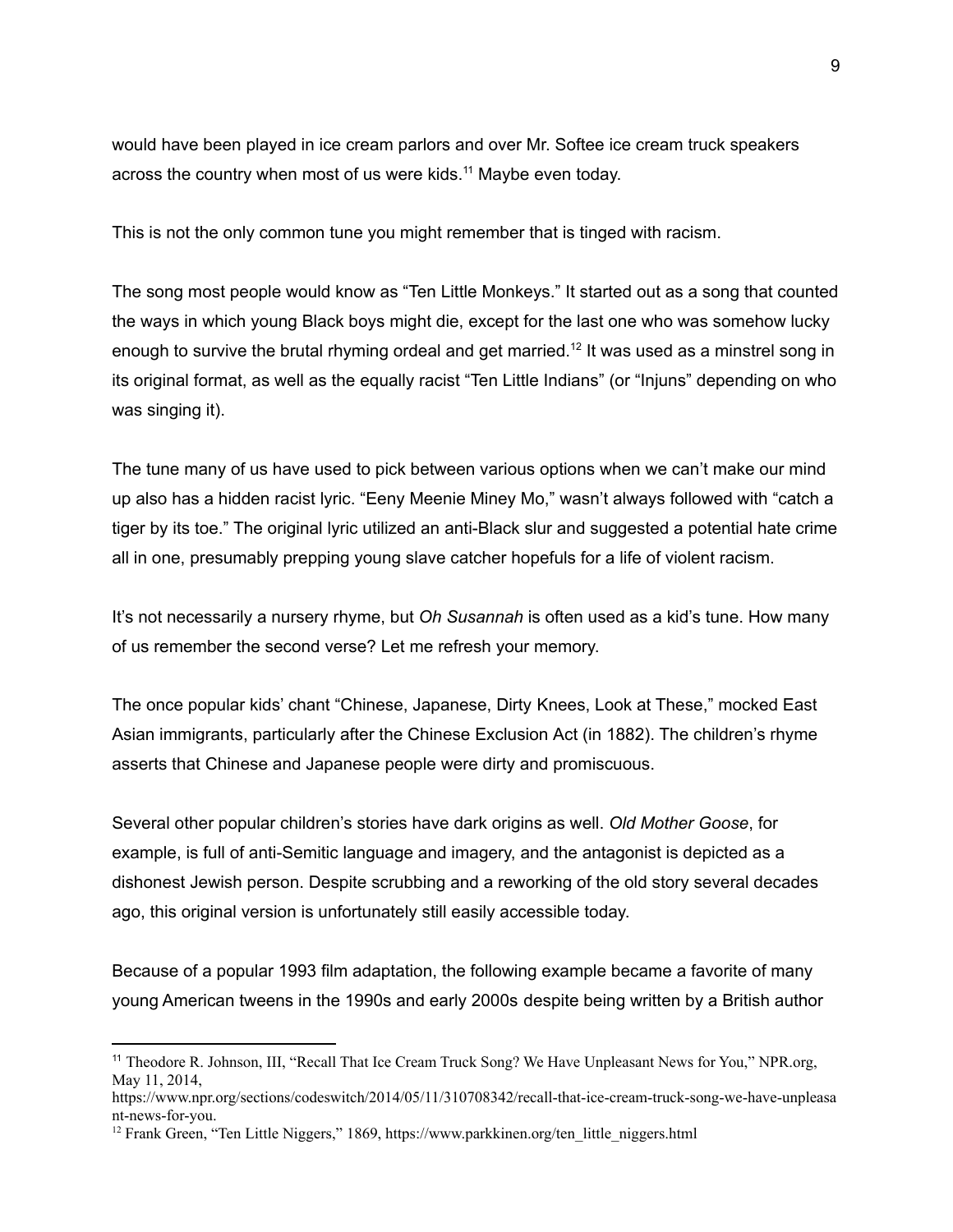over 100 years ago. *The Secret Garden*, a classic children's novel written in 1911 by novelist Frances Hodgson Burnett, contains some not-so-subtle racist imagery and remarks. When the main character, Mary, the daughter of a British government employee stationed in India, is left orphaned, she is sent to live with an uncle in England. Upon her arrival, she meets her new maidservant, Martha, who tells her she thought the young girl might have been Black since she was from India and that "there's such a lot of blacks there instead of respectable white people." Mary becomes enraged and declares, "natives are not people!" Then, just to hammer home the message with a bit of symbolism, all of Mary's "Black" clothes that she brought with her from India are replaced with "nicer" white clothes.<sup>13 14</sup>

## **Popular Common Terms**

We've talked about toys, cartoons, and nursery rhymes that are blatantly racist, but what about the less obvious? There are words and phrases baked into our daily vernacular that are steeped in racist history, and most of us have absolutely no idea where they came from.

Used the word "gypped" lately? It's not uncommon to hear the term uttered in frustration in a situation involving cheating or theft. But, the word popped up in 1899 as an abbreviation of Gypsy, a derogatory term assigned to the Romani people and defined as "a sly unscrupulous fellow." The term is a harmful pejorative. So, the next time you voice your frustration over being treated dishonestly, try to avoid this term that wrongly equates dishonesty with an entire culture of people. 15

"Grandfathered in": this common term is used to refer to someone or something that is exempt from a new rule or context. But, the origin of the phrase dates back to the Civil War, when the abolition of slavery and the passage of the 13th and 14th amendments freed all enslaved people and granted citizenship to people of African descent. The problem that this created for powerful whites, however, is that now those citizens (at least the male ones) would be eligible to vote. As a result, a whole host of things like literacy tests and poll taxes were invented to keep Black men from exercising their right to vote. But then what about all the poor white men who

<sup>&</sup>lt;sup>13</sup> "The Secret Garden Chapter IV Summary & Analysis," SparkNotes, n.d.,

<https://www.sparknotes.com/lit/secretgarden/section3/page/2/>.

<sup>&</sup>lt;sup>14</sup> "The Project Gutenberg EBook of the Secret Garden, by Frances Hodgson Burnett.," www.gutenberg.org, n.d., [https://www.gutenberg.org/files/17396/17396-h/17396-h.htm.](https://www.gutenberg.org/files/17396/17396-h/17396-h.htm)

<sup>&</sup>lt;sup>15</sup> Janaki Challa, "Why Being 'Gypped' Hurts the Roma More than It Hurts You," NPR.org, December 30, 2013, [https://www.npr.org/sections/codeswitch/2013/12/30/242429836/why-being-gypped-hurts-the-roma-more-than-it-hu](https://www.npr.org/sections/codeswitch/2013/12/30/242429836/why-being-gypped-hurts-the-roma-more-than-it-hurts-you) [rts-you](https://www.npr.org/sections/codeswitch/2013/12/30/242429836/why-being-gypped-hurts-the-roma-more-than-it-hurts-you).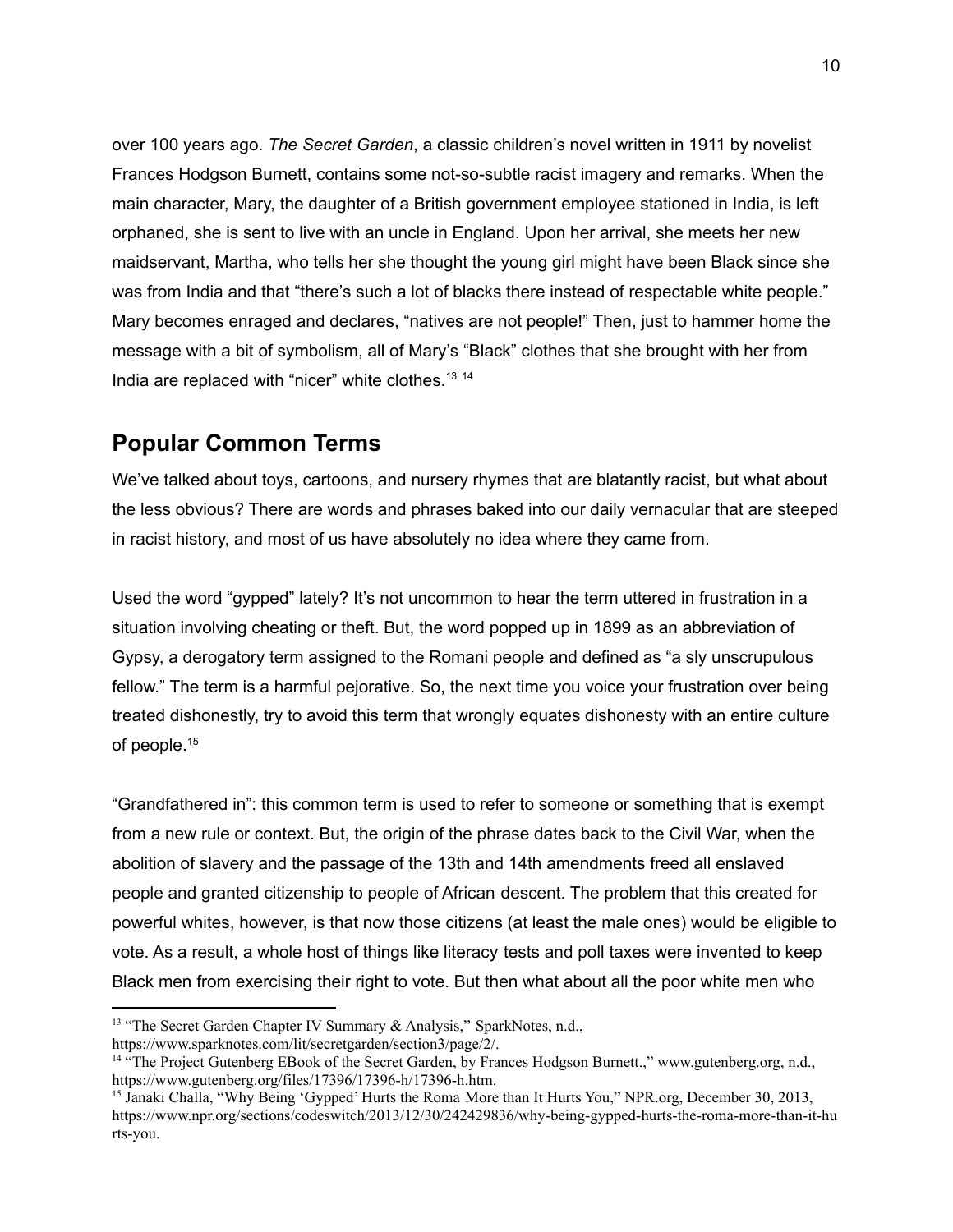wanted to vote? These new disenfranchisement measures could very much restrict their ballot access, so, to circumvent any issues for white men, several states passed Grandfather Clauses, which meant anyone who was descended from a former voter or who had voted prior to the 14th Amendment being passed (i.e. white people), could continue to vote without the new restrictions. The term "grandfathered (in)" has become a common part of our vernacular, but it originated as a loophole to prevent white voters from being disenfranchised by laws created to keep Black people from voting. 16

Maybe it's just because their origins—and the harm that these words and phrases have caused—haven't been made clear to some of us until recently, but I hope we are also smart enough to rethink our widespread use of sexist and racist phrases like "master bedroom," "Indian giver," "Spirit Animal," and "whipped into shape," among others, too. Now that you know, is it something you want your children influenced by?

## **The Star-Spangled Banner**

Even the United States' National Anthem, which has come under fire in recent years for a forgotten fourth verse, is not free of racist American tradition.

As the story goes, Francis Scott Key became inspired to write a poem called "The Defense of Fort M'Henry" while he watched the British bombard Fort McHenry in Baltimore during the War of 1812. The poem was put to music, and the name was eventually changed to "Star-Spangled Banner." The lyrics were considered controversial even during its day, particularly because of the following verse:

*No refuge could save the hireling and slave From the terror of flight or the gloom of the grave, And the star-spangled banner in triumph doth wave O'er the land of the free and the home of the brave. 17*

<sup>16</sup> Alan Greenblatt, "NPR Choice Page," Npr.org, October 22, 2013,

<sup>17</sup> Gillian Brockell, "The Ugly Reason 'the Star-Spangled Banner' Didn't Become Our National Anthem for a Century," *Washington Post*, October 18, 2020, [https://www.npr.org/sections/codeswitch/2013/10/21/239081586/the-racial-history-of-the-grandfather-clause.](https://www.npr.org/sections/codeswitch/2013/10/21/239081586/the-racial-history-of-the-grandfather-clause)

[https://www.washingtonpost.com/history/2020/10/18/star-spangled-banner-racist-national-anthem/.](https://www.washingtonpost.com/history/2020/10/18/star-spangled-banner-racist-national-anthem/)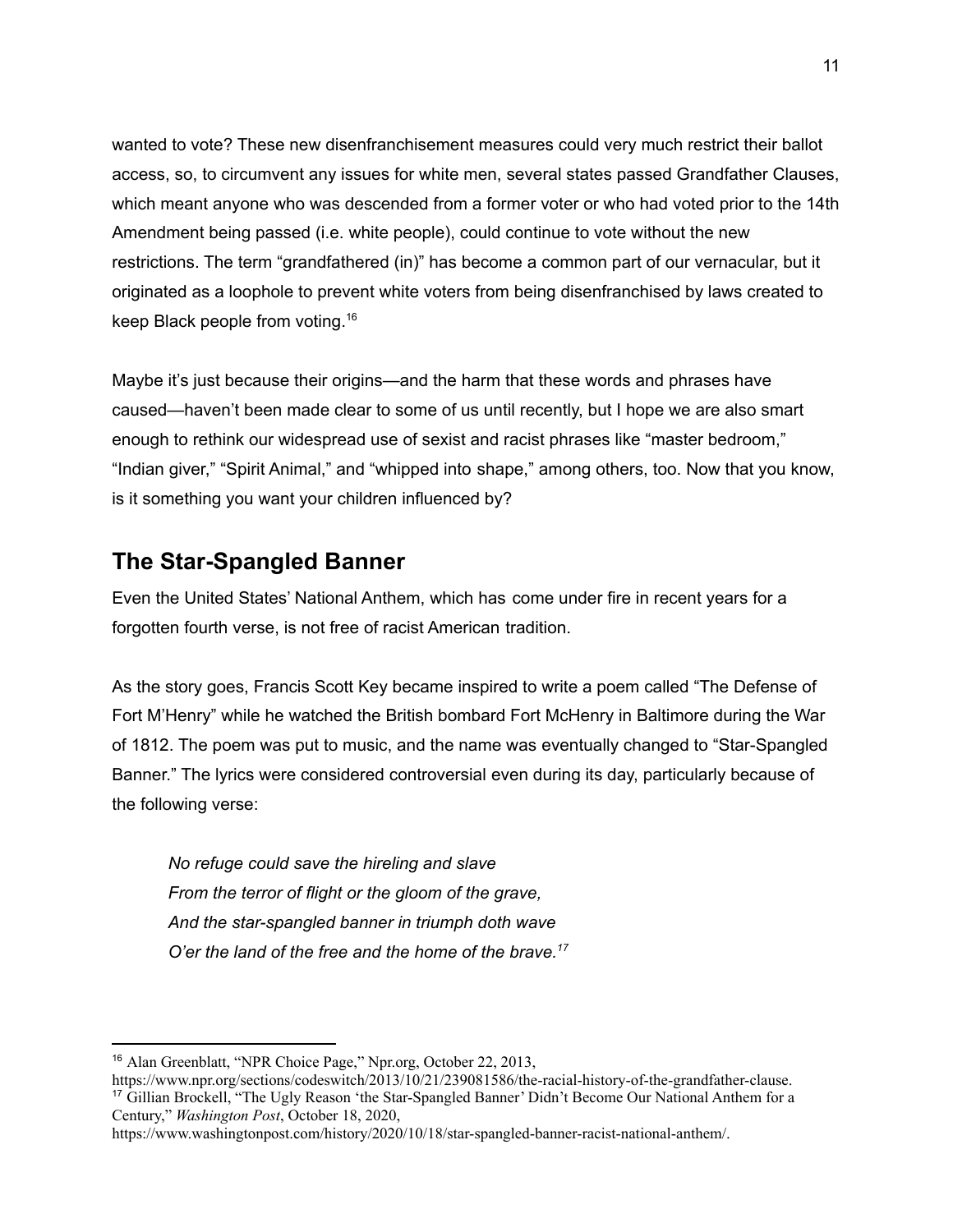The reference to "hireling and slave" pertains to the 2nd Corps of British Colonial Marines. This Corps was largely made up of escaped enslaved Black men who went over to the side of the English after they were promised freedom and land in exchange for their military service.<sup>18</sup>

Some historians argue this is a clear jab at the Black Colonial Marines and an ironic glorification of slavery within the "land of the free and the home of the brave." Others believe Francis Scott Key's lyrics are more about defeating the British and aimed at whom he deemed as deserters of the United States, as there were Black soldiers (free and enslaved) fighting on the side of the Americans during the War of 1812.

The fact that Francis Scott Key was a slave owner and openly flaunted his racist beliefs, a man who thought African Americans were an inferior race, doesn't help assuage the arguments for the Star-Spangled Banner not being a somewhat racist anthem. Another little known fact about Francis Scott Key is that as the district attorney of Washington D.C. in the late 1820s, he influenced President Andrew Jackson to appoint his brother-in-law, Roger B. Taney, as Chief Justice to the U.S. Supreme Court. Don't recognize the name? Justice Taney wrote the Dred Scott decision in the late 1850s, which stripped all freed Black people of their American citizenship.

Regardless of Francis Scott Key's personal racist history, the fourth verse effectively kept the song from becoming the national anthem for over a century until President Herbert Hoover officially named it so in 1931, thanks, in large part, to organizations like the United Daughters of the Confederacy. By that time, though, only the first verse of Francis Scott Key's foundational poem remained since the original was decidedly anti-British, and Britain had by then become an American ally during WW1. Side note: a parade was thrown in Baltimore to celebrate this historic war victory, during which a color guard stood at the front waving Confederate flags.

## **Conclusion**

Everything we've discussed today represents some historical aspect of white American culture, and yes, that culture, brewed amidst imperialist traditions and white supremacy throughout the 19th and 20th centuries, is steeped in racism.

<sup>18</sup>James A. Peroco, "The British Corps of Colonial Marines," American Battlefield Trust, June 15, 2017, [https://www.battlefields.org/learn/articles/british-corps-colonial-marines.](https://www.battlefields.org/learn/articles/british-corps-colonial-marines)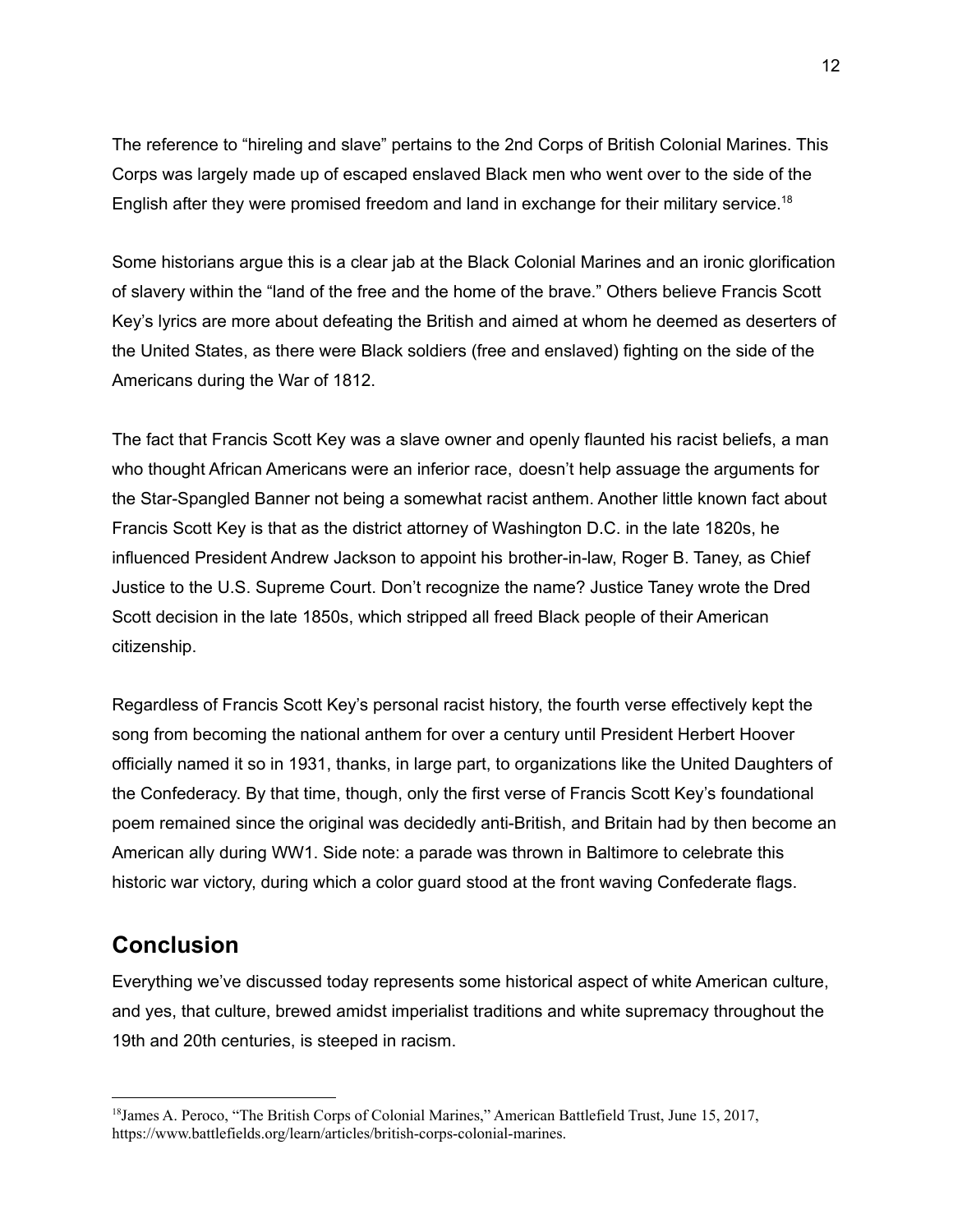The prejudice and racial bias of adults seep into artistic creations meant to teach life lessons to kids. Yes, *some* of these stories, songs, and rhymes that we've discussed may have been written with so-called valiant moral lessons from the time in mind, but when a child is plied with colorful (and wrong) images that suggest "White is good, and Black is bad," or "Japanese people are evil saboteurs," or that "Black women are happy mammies here to serve white children and their parents," etc., that child is set up for a lifetime of bias and prejudice, whether unconscious or overt. And it's time we accept that is exactly what happened.

While many of the examples I've discussed in this episode are from more than 50 years ago (making some of them what shaped the foundations of most adults alive today), these songs and stories are the cultural elements that stick with us and shape the society we live in. They are passed onto future generations, and in *some* cases, they can be used to heal old wounds. They can also be used to inject hatred and anger and incite violence, a premise I am unfortunately personally acquainted with.

It's no secret that I belonged to the white-power skinhead movement for eight years of my youth in the late 1980s and early '90s. I was recruited when I was an angry and isolated 14-year-old in 1987. My mind was a sponge, and I absorbed every bit of racist propaganda I could get my hands on. And once I was fully indoctrinated, I began to make my own. After forming a white-supremacist rock band, White American Youth, I started writing and producing white power music. I went on to head a second hate rock band called Final Solution, the first American racist skinhead group to perform in Europe. We performed at rallies and festivals all over, but my recorded music was also a very effective recruiting tool outside of those circles. Young people who were just as lost or broken as I had been, listened to my songs and lyrics and bought into the racist rhetoric of the neo-Nazi movement because of it.

When I finally decided to get out in early 1996, I spent years trying to hunt down and eradicate every trace of the hate music I once created, but I didn't get it all. Now, with the proliferation of the Internet, white power music is easily accessible once again; in 2017, I found out just *how* accessible my old songs were.

That summer, I was contacted by a producer at ABC who had found a post made in a white-supremacist forum by neo-Nazi terrorist Dylann Roof four months before he killed nine people in the Charleston "Mother Emanuel" Church Massacre on June 17, 2015. Roof had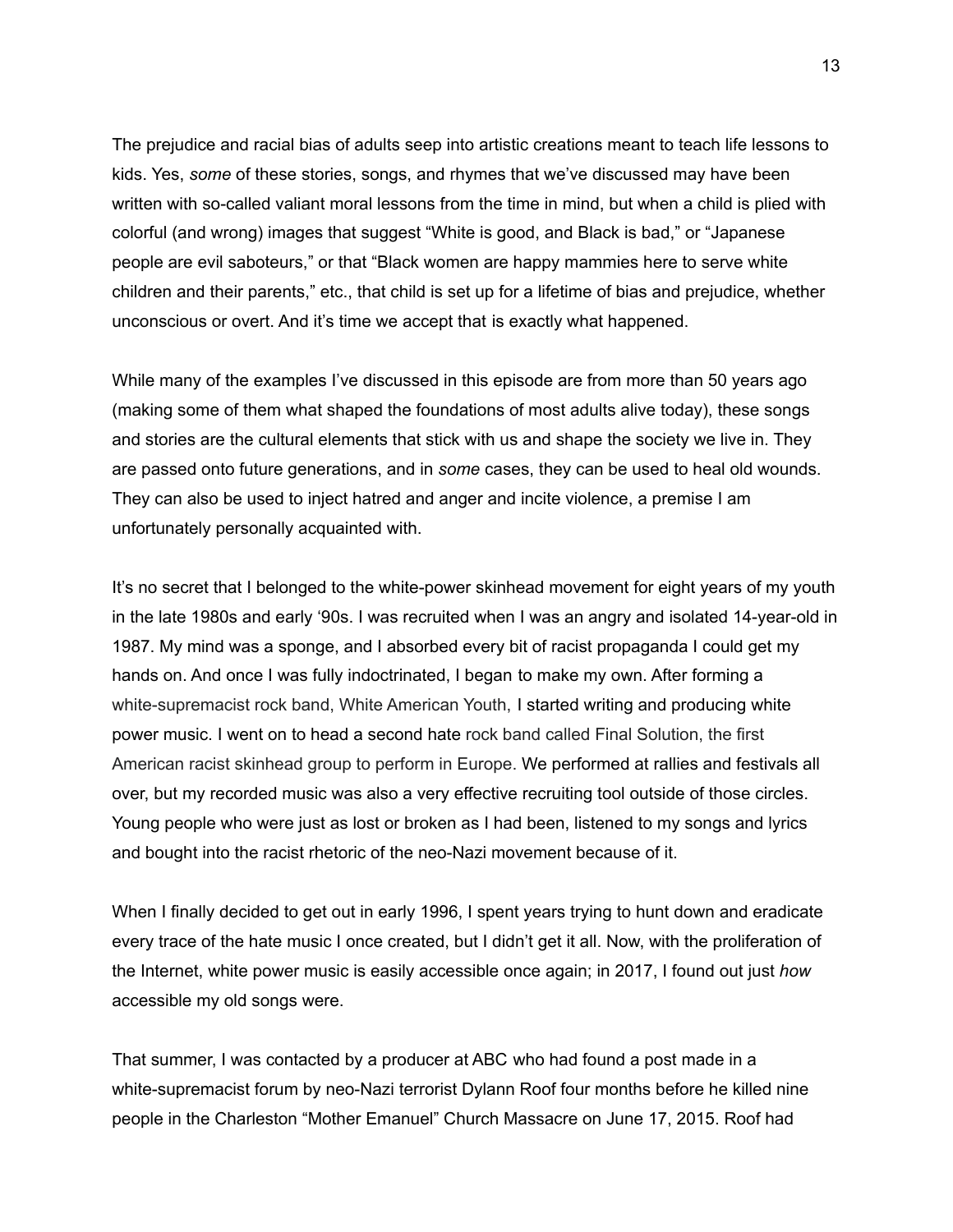posted lyrics to a white power song he'd heard and he wanted to know who the artist was and how he could get his hands on a copy of the full album.

It turns out I authored those lyrics. The realization that I made something that may have somehow influenced someone to murder nine innocent people is almost more than I can bear, but it's the reality. Rather than deny it, I acknowledge this. I believe redemption without accountability is just another form of privilege. I choose to hold myself accountable.

My point is this: the things we create, the things we say, have power. For good and for bad. And they can't simply be erased or forgotten. The stories and songs that we share with our kids and young people influence them in more ways than we can understand. And it's our responsibility to ourselves and each other to ensure equality for all from the start.

Racism isn't a core value we are born with; we have to *learn* to hate and judge others for the way they look, who they love, or where they are from. Unfortunately, while our American ancestors have been great at many things, they've also been very good at indoctrinating us and our children with ideas that are plagued with white-supremacist themes. And many of us are predisposed to show bias in favor of white people, and a lot of that has to do with what we encountered when we were young. Are we still passing this along to our children today? If we just ignore it, will the damage it has already caused just go away? What will it do for future generations?

Old habits die hard. Even when people illuminate the racist nature of some of these works, resistance is enormous. Think of the backlash to Dr. Seuss Enterprises making the decision to pull some of the pieces in their collection from publication, for example. But we have to be diligent in the face of resistance so we can stop the intergenerational cycle of perpetuating racism and bigotry. Building a truly inclusive and equitable society must start with recognizing the harm certain language and images carry, and then doing the work of "unlearning"—as my friend Dr. Bernice King likes to call it—the biased ideas that reside within us.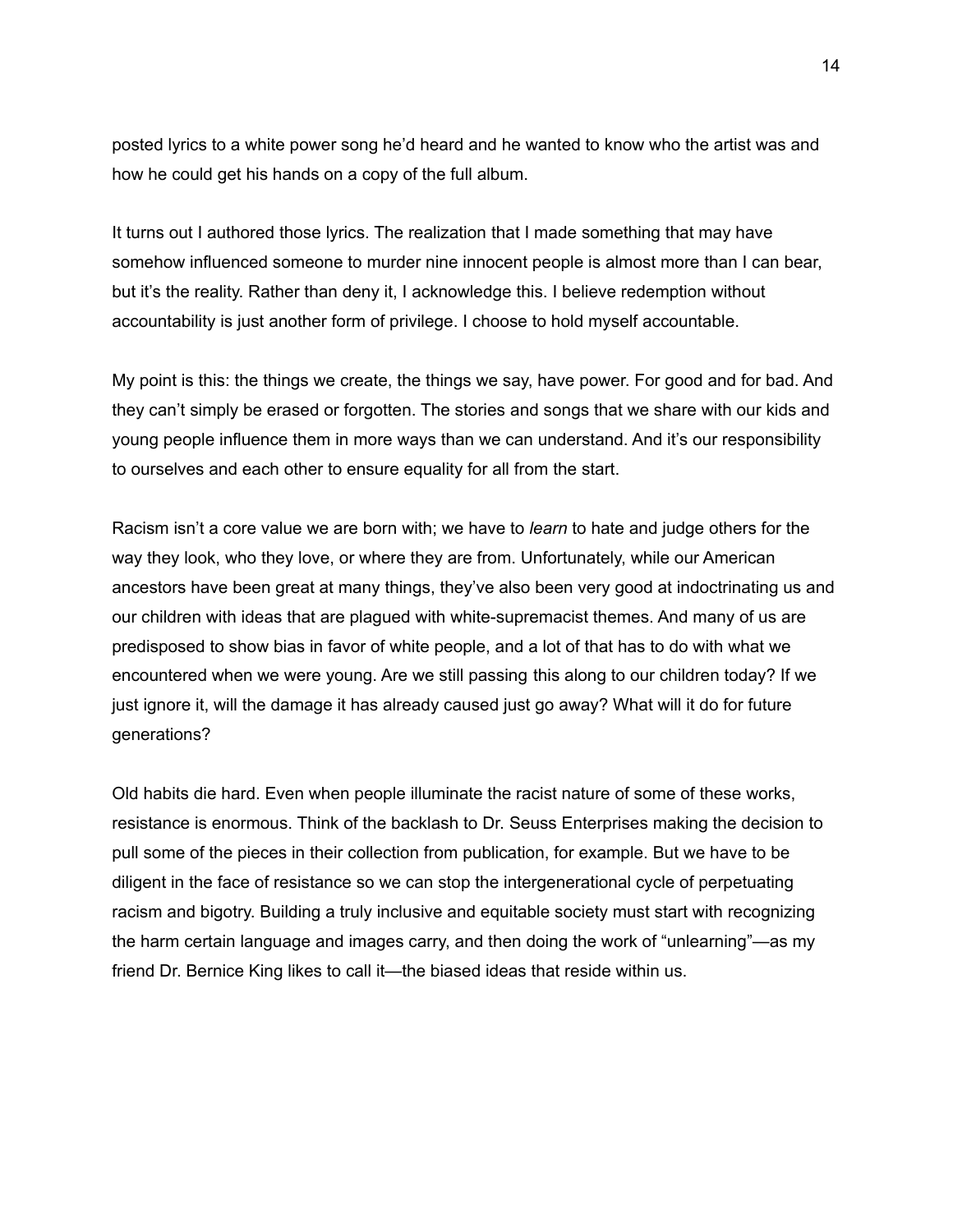## **Bibliography**

"12 Childhood Nursery Rhymes You Didn't Realize Were Racist." Atlanta Black Star, August 20, 2015.

https://atlantablackstar.com/2015/08/20/12-childhood-nursery-rhymes-you-didnt-realizewere-racist/.

- "Anti-Black Imagery Jim Crow Museum Ferris State University." Ferris.edu, 2012. https://www.ferris.edu/HTMLS/news/jimcrow/antiblack/.
- BERNSTEIN, ROBIN. "Children's Books, Dolls, and the Performance of Race; Or, the Possibility of Children's Literature." *PMLA* 126, no. 1 (2011): 160–69. https://www.jstor.org/stable/41414088.
- Brockell, Gillian. "The Ugly Reason 'the Star-Spangled Banner' Didn't Become Our National Anthem for a Century." *Washington Post*, October 18, 2020. https://www.washingtonpost.com/history/2020/10/18/star-spangled-banner-racist-nationa l-anthem/.
- Brown, Stuart L, and Christopher C Vaughan. *Play : How It Shapes the Brain, Opens the Imagination, and Invigorates the Soul*. New York: Avery, 2010.
- Challa, Janaki. "Why Being 'Gypped' Hurts the Roma More than It Hurts You." NPR.org, December 30, 2013.

https://www.npr.org/sections/codeswitch/2013/12/30/242429836/why-being-gypped-hurts -the-roma-more-than-it-hurts-you.

Duong, Joseph. "JANM Supports Decision by Dr. Seuss Publisher to End Publication of Six Children's Books | Japanese American National Museum." www.janm.org, March 5, 2021.

https://www.janm.org/press/release/janm-supports-decision-dr-seuss-publisher-end-publi cation-six-childrens-books.

Evon, Dan. "Did 41 Percent of Trump Supporters Favor Bombing a Fictional City from 'Aladdin'?" Snopes.com, December 18, 2015.

https://www.snopes.com/news/2015/12/18/agrabah-aladdin-republican-poll/.

Greenblatt, Alan. "NPR Choice Page." Npr.org, October 22, 2013.

https://www.npr.org/sections/codeswitch/2013/10/21/239081586/the-racial-history-of-thegrandfather-clause.

Hopper, Tristan. "Here Are the 'Wrong' Illustrations That Got Six Dr. Seuss Books Cancelled." nationalpost, March 2, 2021.

https://nationalpost.com/entertainment/books/here-are-the-wrong-illustrations-that-got-si x-dr-seuss-books-cancelled.

Jarboe, Julian K. "The Racial Symbolism of the Topsy Turvy Doll." The Atlantic. theatlantic, November 20, 2015.

https://www.theatlantic.com/technology/archive/2015/11/the-racial-symbolism-of-the-tops y-turvy-doll/416985/.

Jewell, K. Sue. "Mammy from the New Encyclopedia of Southern Culture: Volume 13: Gender on JSTOR." Jstor.org, 2009.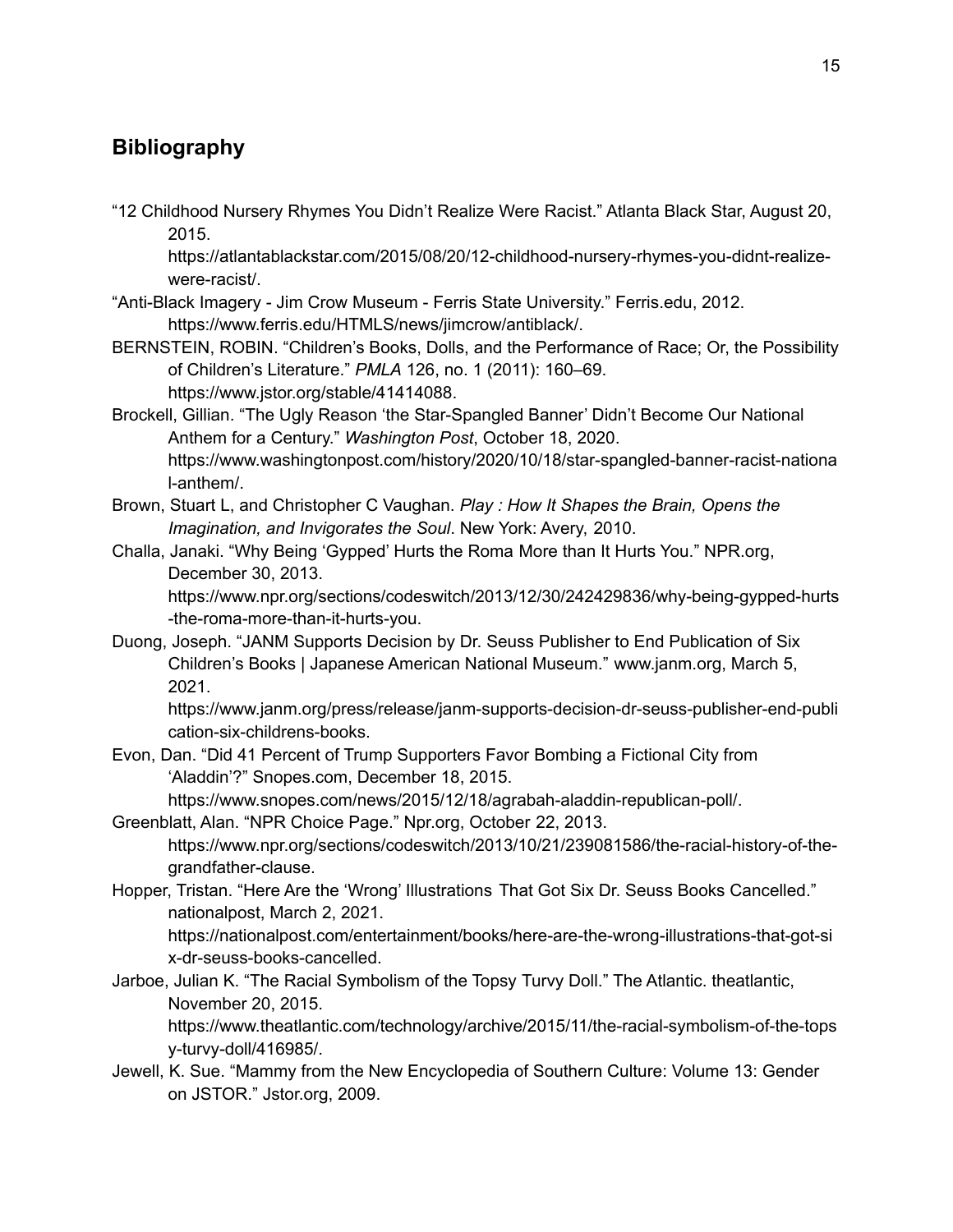https://www.jstor.org/stable/10.5149/9781469616728\_bercaw.48?seq=1#metadata\_info\_ tab contents.

Johnson, III, Theodore R. "Recall That Ice Cream Truck Song? We Have Unpleasant News for You." NPR.org, May 11, 2014.

https://www.npr.org/sections/codeswitch/2014/05/11/310708342/recall-that-ice-cream-tru ck-song-we-have-unpleasant-news-for-you.

- Klein, Hugh, and Kenneth S. Shiffman. "Race-Related Content of Animated Cartoons." *Howard Journal of Communications* 17, no. 3 (September 2006): 163–82. https://doi.org/10.1080/10646170600829493.
- Manskar, Noah. "Dr. Seuss Didn't Have 'a Racist Bone' in His Body, Stepdaughter Says." New York Post, March 2, 2021.

https://nypost.com/2021/03/02/dr-seuss-didnt-have-a-racist-bone-in-his-body-stepdaught er/.

Mooney, Chris. "The Psychology of How We Learn Prejudice: Are We Natural-Born Racists?" Reader's Digest, June 25, 2020.

https://www.rd.com/article/psychology-of-prejudice-racism/.

- Morley, Jefferson. "Perspective | Even Republicans Should Care about the Racist History of 'the Star-Spangled Banner.'" *Washington Post*, August 28, 2020. https://www.washingtonpost.com/outlook/2020/08/28/even-republicans-should-care-abo ut-racist-history-star-spangled-banner/.
- Nefertari Ulen, Eisa. "8 Children's Nursery Rhymes That Are Actually Racist." Reader's Digest. Reader's Digest, September 23, 2020.

https://www.rd.com/list/childrens-nursery-rhymes-that-are-actually-racist/.

- Peroco, James A. "The British Corps of Colonial Marines." American Battlefield Trust, June 15, 2017. https://www.battlefields.org/learn/articles/british-corps-colonial-marines.
- Perszyk, Danielle R., Ryan F. Lei, Galen V. Bodenhausen, Jennifer A. Richeson, and Sandra R. Waxman. "Bias at the Intersection of Race and Gender: Evidence from Preschool‐Aged Children." *Developmental Science* 22, no. 3 (January 23, 2019). https://doi.org/10.1111/desc.12788.
- Pilgrim, David. "The Mammy Caricature Anti-Black Imagery Jim Crow Museum Ferris State University." Ferris.edu, 2012. https://www.ferris.edu/jimcrow/mammies/.
- Shafer, Jack. "Opinion | Confront Dr. Seuss' Racism, Don't Cancel It." POLITICO, March 3, 2021.

https://www.politico.com/news/magazine/2021/03/03/dr-seuss-publishing-problematic-ra cism-473373.

Slotnik, Daniel E. "Cartoons of a Racist Past Lurk on YouTube (Published 2008)." *The New York Times*, April 28, 2008.

https://www.nytimes.com/2008/04/28/business/media/28cartoon.html.

Srinivasan, Hiranmayi. "6 Black Owned Kids Brands You Should Know About." Parents, March 16, 2021.

https://www.parents.com/parenting/money/6-anti-racist-kids-brands-to-support/.

Stowe, Harriet Beecher. "Chapter 20 - Uncle Tom's Cabin by Harriet Beecher Stowe." www.readprint.com, n.d.

http://www.readprint.com/chapter-8796/Uncle-Tom-s-Cabin-Harriet-Beecher-Stowe.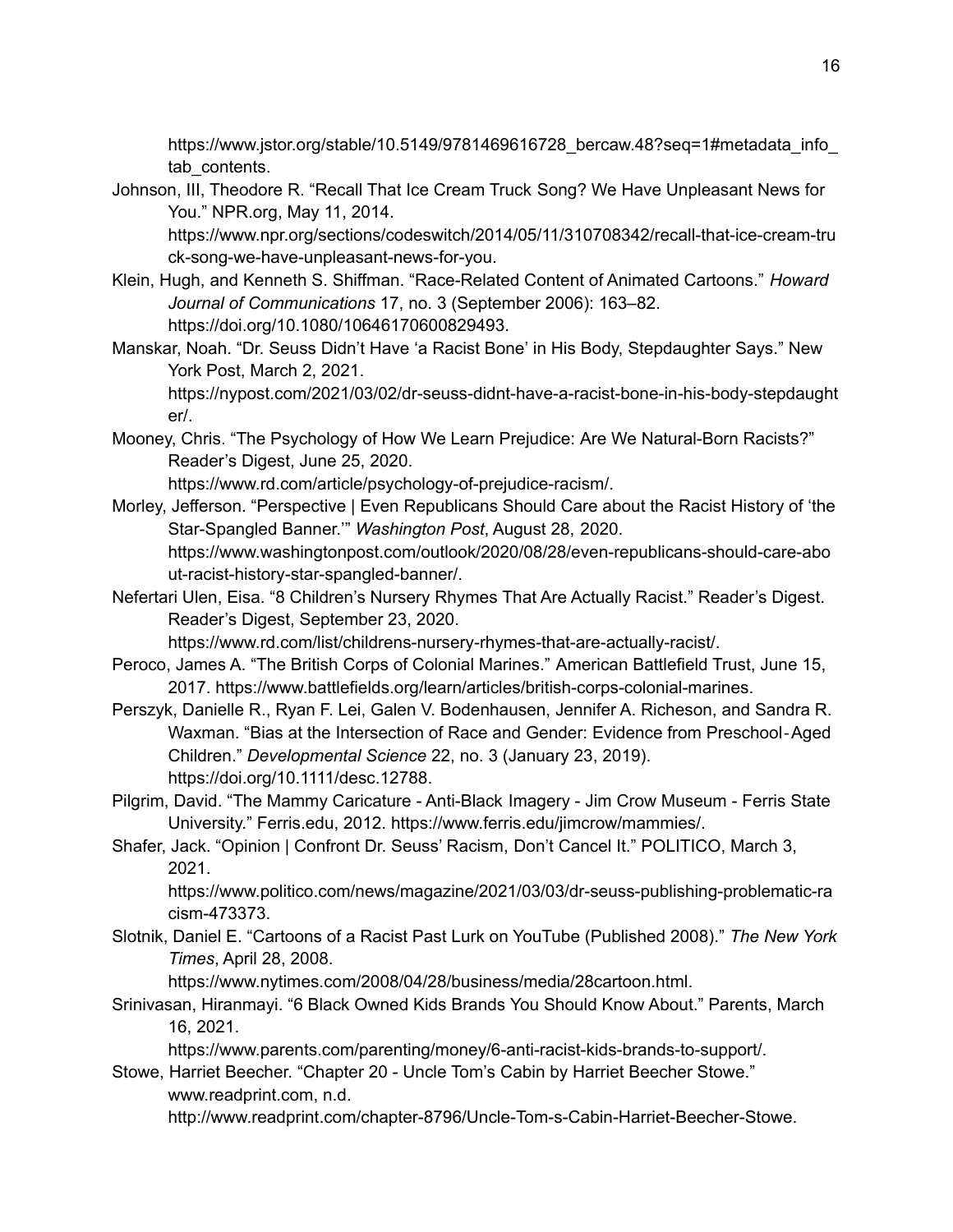"The Project Gutenberg EBook of the Secret Garden, by Frances Hodgson Burnett." www.gutenberg.org, n.d. https://www.gutenberg.org/files/17396/17396-h/17396-h.htm.

- "The Secret Garden Chapter IV Summary & Analysis." SparkNotes, n.d. https://www.sparknotes.com/lit/secretgarden/section3/page/2/.
- "Unconscious Bias." Vanderbilt University. Vanderbilt University, December 19, 2016. https://www.vanderbilt.edu/diversity/unconscious-bias/.
- West, Amber. "Raceless Racism: Blackface Minstrelsy in American Puppetry." OpenCommons@UConn, 2019.

https://opencommons.uconn.edu/ballinst\_catalogues/14/.

- Wilkinson, Doris Yvonne. "Racial Socialization through Children's Toys: A Sociohistorical Examination." *Journal of Black Studies* 5, no. 1 (1974): 96–109. https://www.jstor.org/stable/2783625.
- Yamamoto, J. K. "Six Dr. Seuss Books Pulled from Publication for Racial Imagery." Rafu Shimpo, March 6, 2021.

https://rafu.com/2021/03/six-dr-seuss-books-pulled-from-publication-for-racial-imagery/.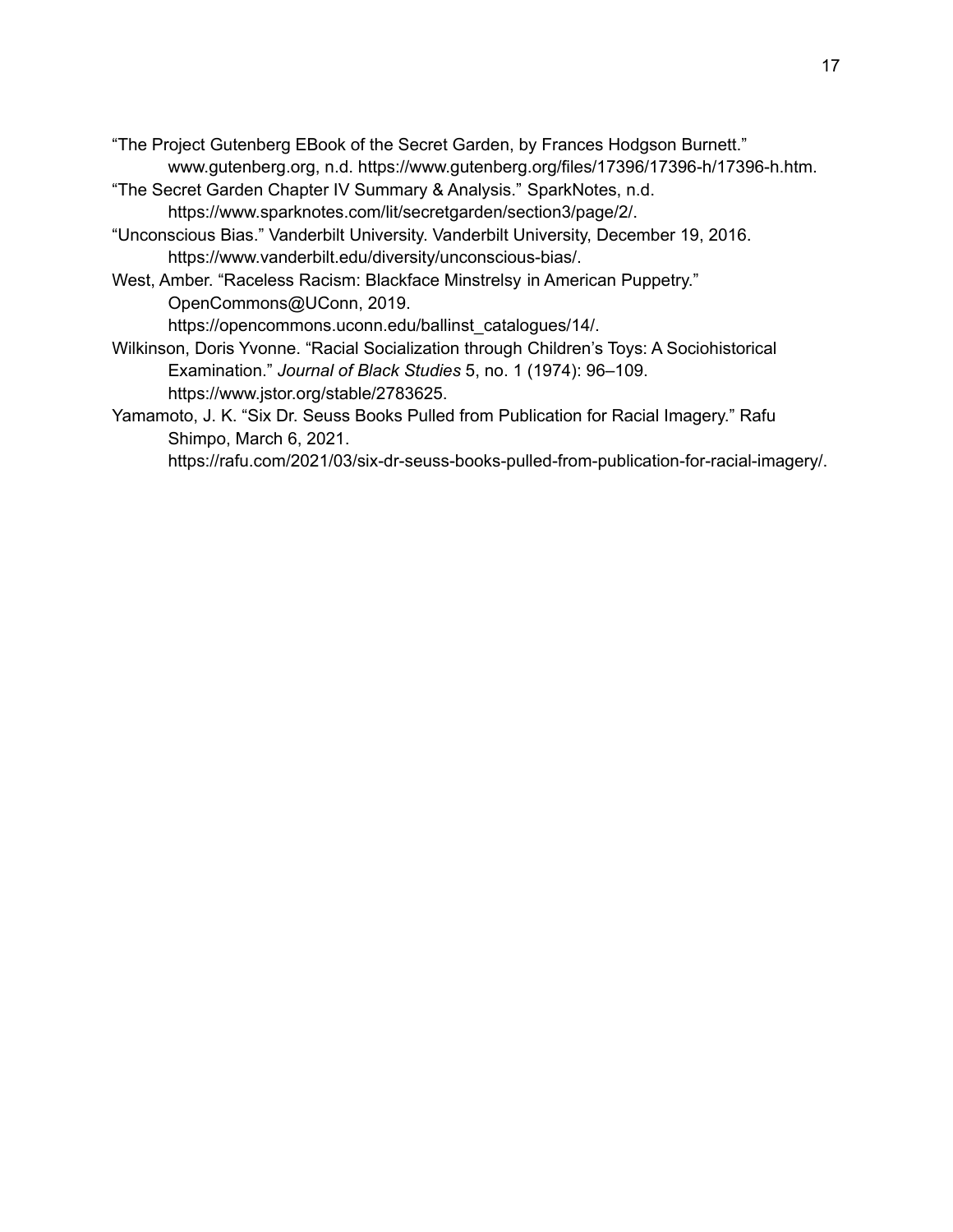## **Source Notes**

<https://www.ferris.edu/HTMLS/news/jimcrow/antiblack/> - the digital museum tour goes through an excellent exhibit about racist toys, cartoons, and games.

[https://www.janm.org/press/release/janm-supports-decision-dr-seuss-publisher-end-publication](https://www.janm.org/press/release/janm-supports-decision-dr-seuss-publisher-end-publication-six-childrens-books)[six-childrens-books](https://www.janm.org/press/release/janm-supports-decision-dr-seuss-publisher-end-publication-six-childrens-books)

#### <https://www.vanderbilt.edu/diversity/unconscious-bias/>

[https://www.politico.com/news/magazine/2021/03/03/dr-seuss-publishing-problematic-racism-47](https://www.politico.com/news/magazine/2021/03/03/dr-seuss-publishing-problematic-racism-473373) [3373](https://www.politico.com/news/magazine/2021/03/03/dr-seuss-publishing-problematic-racism-473373)

[https://www.npr.org/sections/codeswitch/2013/12/30/242429836/why-being-gypped-hurts-the-ro](https://www.npr.org/sections/codeswitch/2013/12/30/242429836/why-being-gypped-hurts-the-roma-more-than-it-hurts-you) [ma-more-than-it-hurts-you](https://www.npr.org/sections/codeswitch/2013/12/30/242429836/why-being-gypped-hurts-the-roma-more-than-it-hurts-you)

#### <https://www.rd.com/article/psychology-of-prejudice-racism/>

Implicit Association Test (IAT)- 51 percent of online test takers show moderate to strong bias

"We're not born with racial prejudices. We may never even have been "taught" them. Rather, explains University of Virginia psychologist Brian Nosek, prejudice draws on "many of the same tools that help our minds figure out what's good and what's bad." In evolutionary terms, it's efficient to quickly classify a grizzly bear as dangerous. The trouble comes when the brain uses similar processes to form negative views about groups of people."

Research shows that once we become aware and understand these psychological pathways that lead to prejudice, we may be able to train our brains to function in the opposite way.

Our ability to categorize is a survival instinct: predatory animals or poisonous plants, for example. But when this categorization extends to people, it leads to prejudice.

"Much psychological research into bias has focused on how people 'essentialize' certain categories, which boils down to assuming that these categories have an underlying nature that is tied to inherent and immutable qualities."

When you essentialize race, you think of people in a certain category and make assumptions about their characteristics.

Common stereotypes about African Americans: loud, good dancers, good at sports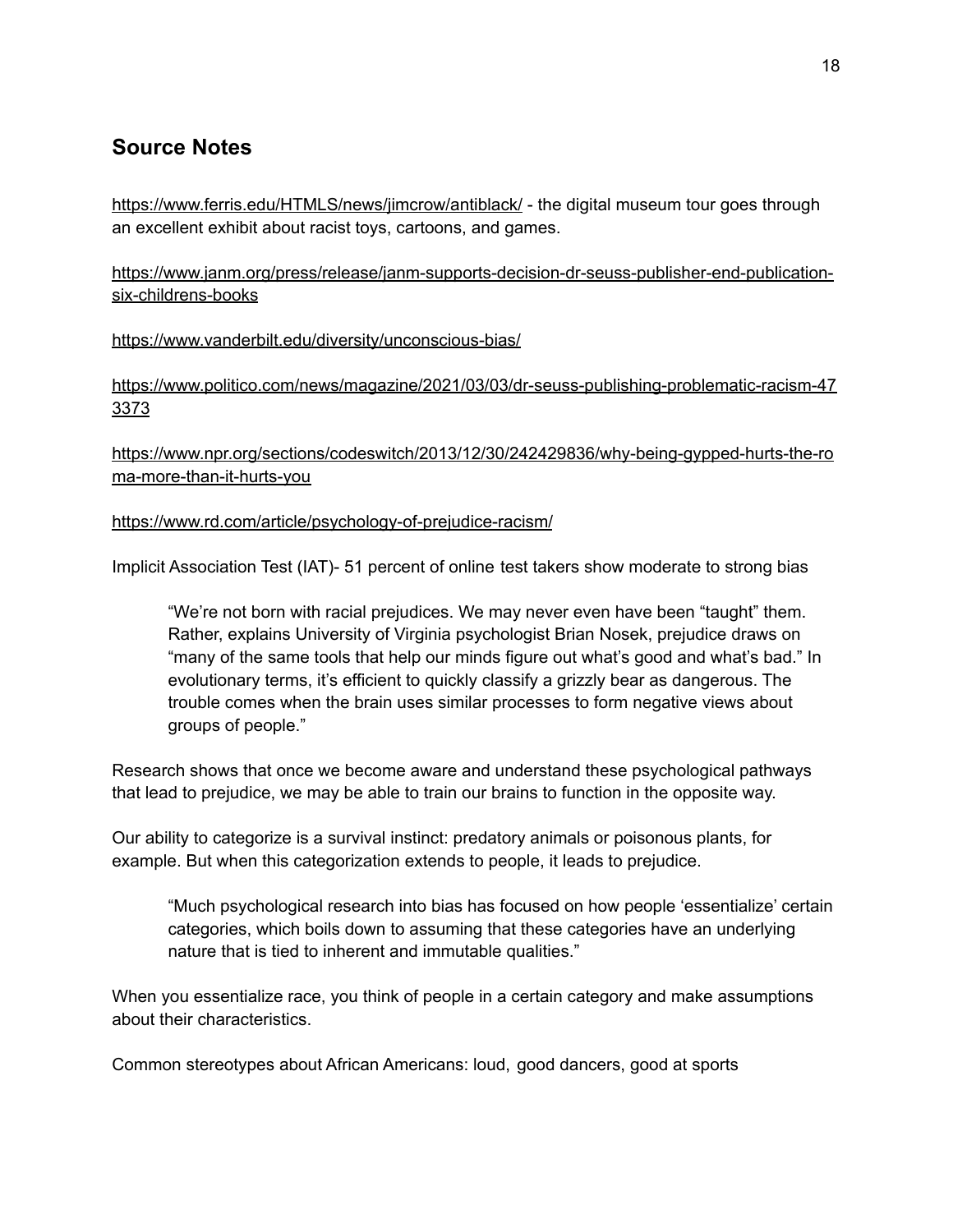"In polls, for example, few Americans admit holding racist views. But when told to rate the intelligence of various groups, more than half exhibited strong bias against African Americans."

Within humanity, tribalism rules:

"Humans are tribal creatures, showing strong bias against those we perceive as different from us and favoritism toward those we perceive as similar. In fact, we humans will divide ourselves into in-groups and out-groups even when the perceived differences between the specific groups are completely arbitrary."

Studies show prejudice and essentialism make us less innovative and creative.

"'Essentialism appears to exert its negative effects on creativity not through what people think but how they think,'concludes Tadmor. That's because 'stereotyping and creative stagnation are rooted in a similar tendency to overrely on existing category attributes.' Those quick-judgment skills that allowed us to survive on the savanna? Not always helpful in modern life."

Snuffing out overt racism will not end prejudice, and that's because most people learn prejudice and inherent biases from less obvious sources.

Studies show that putting people in scenarios where a person of a different race is a member of their own team can override the tribal tendencies of our brains.

"Another successful variation had Nonblacks think about Black role models or imagine themselves playing on a dodgeball team with Black teammates against a team of White people (who proceed to cheat). In other words, it appears that our tribal instincts can actually be co-opted to decrease prejudice, if we are made to see those of other races as part of our team."

"These studies suggest that, at least for the short time span of a psychology experiment, there are cognitive ways to make people less prejudiced.

To be sure, it will take more than consciousness-raising to erase the deep tracks of prejudice America has carved through the generations. But it's a start. Taking the IAT made me realize that we can't just draw some arbitrary line between prejudiced people and unprejudiced people and declare ourselves to be on the side of the angels. Biases have slipped into all our brains. And that means we all have a responsibility to recognize those biases—and to work to change them."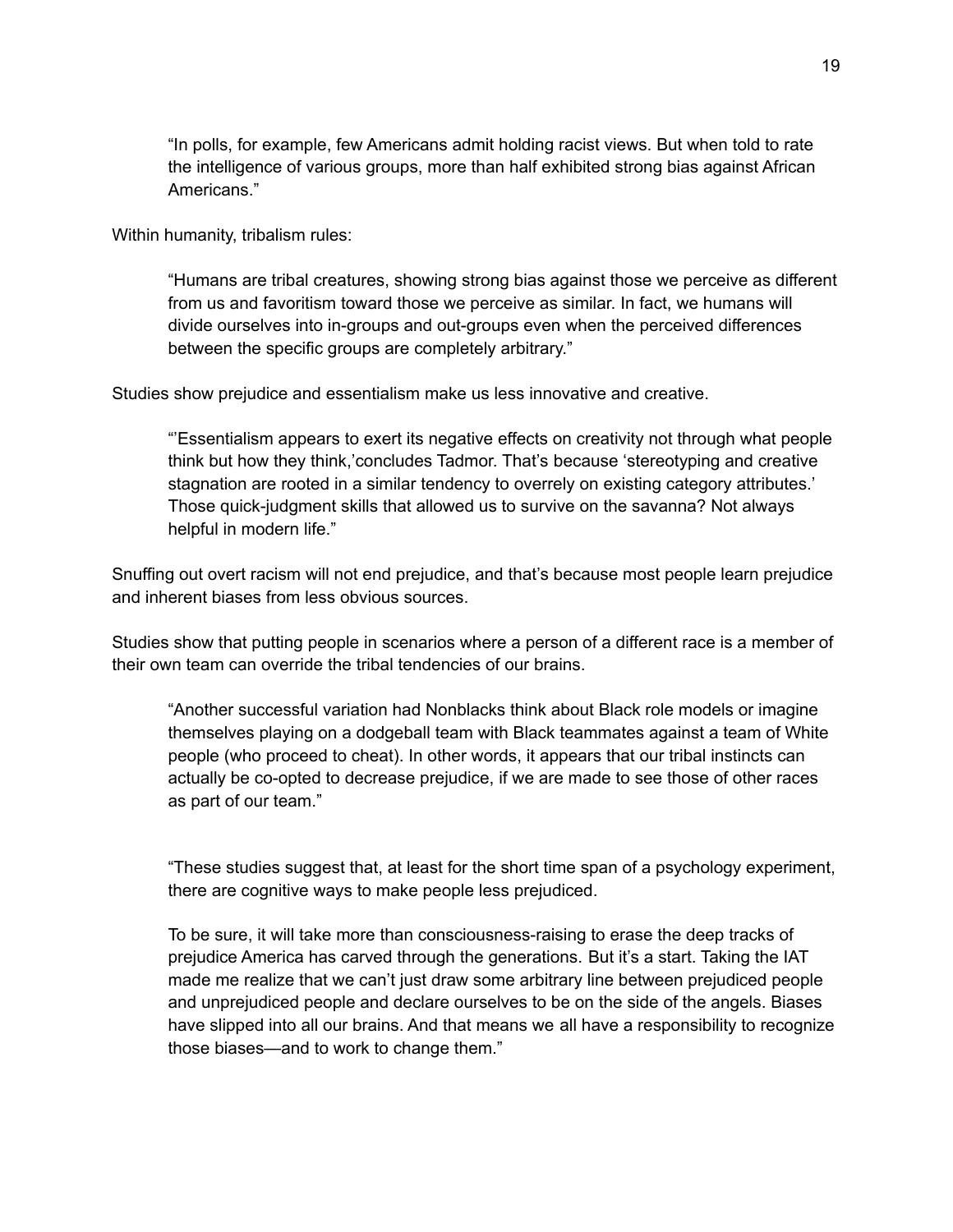Longshore, D. (1979). Color Connotations and Racial Attitudes. *Journal of Black Studies, 10*(2), 183-197. Retrieved July 24, 2021, from <http://www.jstor.org/stable/2784327>

#### <https://rafu.com/2021/03/six-dr-seuss-books-pulled-from-publication-for-racial-imagery/>

- Dr. Seuss Enterprises announces they are ceasing publication of six Dr. Seuss titles that depict harmful racist stereotypes: 'And to Think That I Saw It on Mulberry Street,' 'If I Ran the Zoo,' 'McElligot's Pool,' 'On Beyond Zebra!,' 'Scrambled Eggs Super!' and 'The Cat's Quizzer.'
- They also said the decision wouldn't affect 'The Cat in the Hat,' 'Green Eggs and Ham,' and 'How the Grinch Stole Christmas.'
- The Japanese American National Museum issued a statement of support: "The Japanese American National Museum (JANM) welcomes the decision by the publisher of Dr. Seuss' books to end publication of six of the author's children's titles that depict harmful caricatures of people of color, including Asian Americans and Blacks. One example is the stereotypical image in 'And to Think That I Saw It on Mulberry Street,' of an Asian man with slanted lines as eyes, wearing a conical hat, and carrying a bowl with chopsticks."
- "JANM notes that there is a darker historical context to Theodor Seuss Geisel's work. Well-documented studies of his career as an editorial cartoonist reveal racist cartoons that depict Black people as crude, barefooted and wearing grass skirts, and Asians as a dangerous race not to be trusted."

[https://www.npr.org/2020/07/09/889502179/is-it-enough-to-remove-words-with-racist-connotatio](https://www.npr.org/2020/07/09/889502179/is-it-enough-to-remove-words-with-racist-connotations-from-tech-language-hint-no) [ns-from-tech-language-hint-no](https://www.npr.org/2020/07/09/889502179/is-it-enough-to-remove-words-with-racist-connotations-from-tech-language-hint-no)

- Racist connotations associated with tech language- master/slave, blacklist/whitelist.
	- Master program is dominant over the slave programming.
	- Blacklist includes things that are excluded or not allowed in coding.
	- Web developer Caroline Karanja wants to see the language in the industry updated to be more reflective of the society we live in today. Ultimately, she wants to see more investment in POC tech companies.

<https://nypost.com/2021/03/02/dr-seuss-didnt-have-a-racist-bone-in-his-body-stepdaughter/>

- This article is about the decision to pull the 6 Dr. Seuss titles and how his still-living step children feel about the decision.
	- $\circ$  "There wasn't a racist bone in that man's body he was so acutely aware of the world around him and cared so much,'' Lark Grey Dimond-Cates said of her late, now-embattled stepdad, whose real name was Theodor Seuss Geisel."
- Lark Grey Dimond-Cates, Suess's stepdaughter, told the Washington Post: "I think in this day and age it's a wise decision. I think this is a world that right now is in pain, and we've got to be very gentle, thoughtful and kind with each other."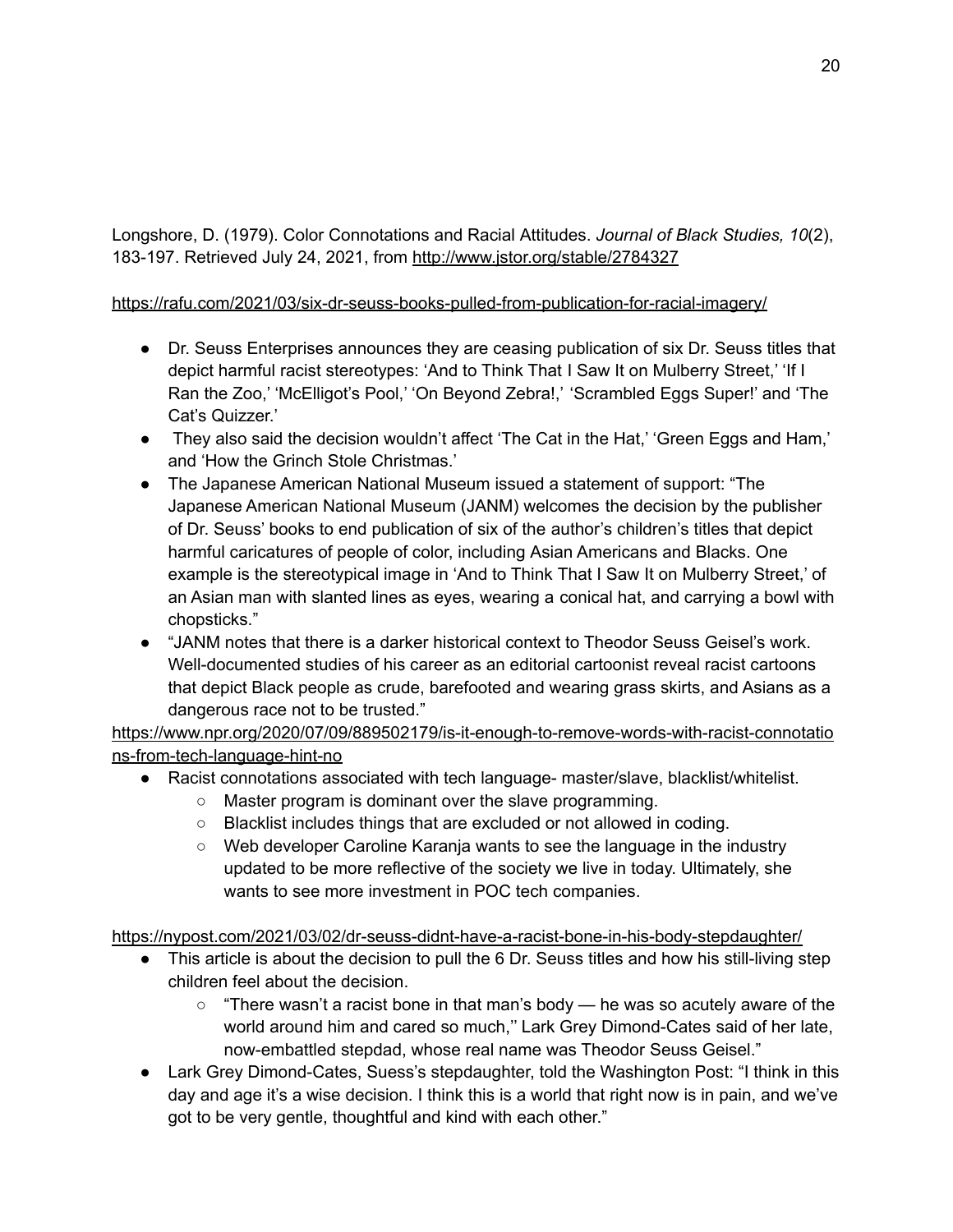- She also described him as "a product of his time," and said he would revise drawings over time.
- Per Dr. Seuss Enterprises: "We believed that it was time to take action," DSE said in a statement to The Post on Tuesday. "We listened and took feedback from our audiences including teachers, academics and specialists in the field, too, as part of the review process."

[https://nationalpost.com/entertainment/books/here-are-the-wrong-illustrations-that-got-six-dr-seu](https://nationalpost.com/entertainment/books/here-are-the-wrong-illustrations-that-got-six-dr-seuss-books-cancelled) [ss-books-cancelled](https://nationalpost.com/entertainment/books/here-are-the-wrong-illustrations-that-got-six-dr-seuss-books-cancelled)

<http://www.jaas.gr.jp/jjas/PDF/1999/No.10-077.pdf> Pertinent Quotes from this paper:

- Racial boundaries have remained ideologically fixed for an extended period as demarcation lines to describe "essential differences."
- Stereotypes with racial markers serve to confirm, reproduce, and invent racial differences.
- It is important to bear in mind that latent racial ideologies are not very susceptible to historical contexts that exist on a rather surface level. It has been reported in a number of previous studies of racial or ethnic images in advertising that little significant change can be observed in ethnic or racial images prior to the beginning of the civil rights movement. Seiter attributes this to the fact that a dominant group's position is relatively stable and unproblematic.
- In 1920, 47 percent of native-born whites, 60 percent of blacks, and 53 percent total of Indian, Chinese, and other races were engaged in gainful occupations. With regard to occupations stereotypically associated with racial minori- ties, in 1920 only about 25 percent of the number of janitors and sextons were blacks, whereas 44 percent and 31 percent were composed of native whites and foreign-born whites, respectively. Similarly, only 20 percent of those in the waiter category were black. Blacks portrayed as cooks and porters and other service occupations were significantly over- represented in advertisements
- Thus, although there are certain occupations highly over-represented both in number and percentage by minority groups such as the laundry and porter categories, other occupations strongly associated with minori- ties were in fact more highly represented by whites both in number and percentage (Our advertising and media portrayals of minorities were not only inaccurate in their racism, they over represented POC in service positions that were actually dominated by whites.)
- it is clear that race and gender interplay with the images of minorities consumed in American society to construct and reinforce racial boundaries.
- Conversely, especially in the South, whites displayed resistance to the positive use of blacks in advertising. According to Kern-Foxworth, advertising agencies as well as TV programmers feared a white back- lash. For example, during the 1950s, whites living in the South boycotted Phillip Morris because it sponsored a Chicago beauty contest that was won by a black woman.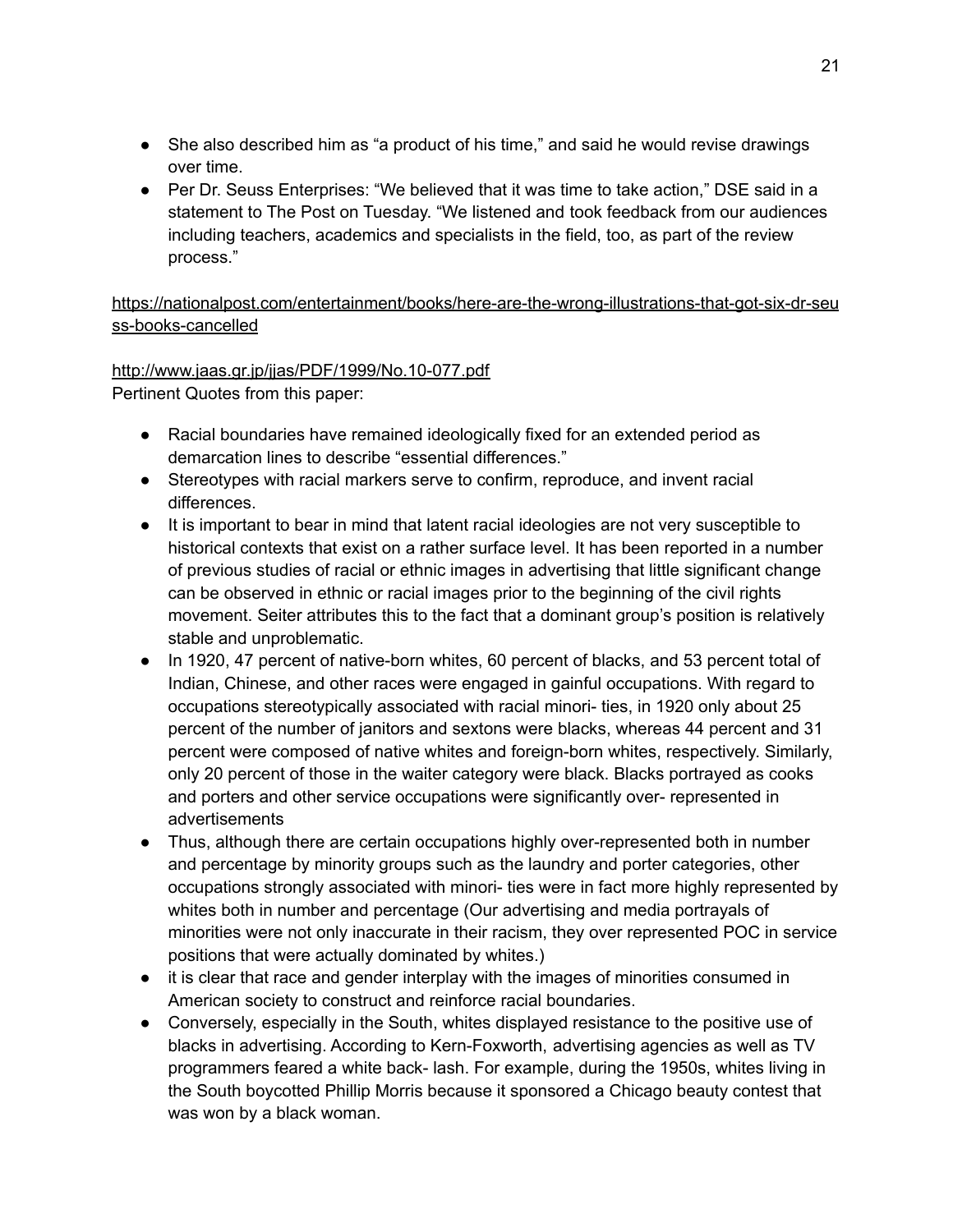- Issues involving racial stereotypes are complex by nature and require different modes of analysis. Racial boundaries exist not only on the superficial level of racial categories divided by skin color, but they often take more covert forms deeply rooted in the human psychology of cog- nitive differentiation, which is eventually linked to social hierarchy or Orientalism.
- The point here is that the images attached to minorities seem to be mere projections of complex selves of whites, to which they could be transformed to "better" selves exhibiting higher social class, civilized lifestyles, sophistication, and good-looks by purchasing these products.
- Racial boundaries, although derived from the Western traditions of color ideology, as well as Western colonization and modernization, are not merely aftereffects. They continue to affect contemporary society, and are reproduced and reinforced by the consumption of racial images and stereotypes in capitalist societies.

#### [https://www.washingtonpost.com/history/2020/10/18/star-spangled-banner-racist-national-anthe](https://www.washingtonpost.com/history/2020/10/18/star-spangled-banner-racist-national-anthem/) [m/](https://www.washingtonpost.com/history/2020/10/18/star-spangled-banner-racist-national-anthem/)

- During the war of 1812, Francis Scott Key undertook a mission to negotiate the release of his friend, a Maryland doctor taken prisoner during the British siege of DC.
- During the negotiation, Key overheard the British planning to attack Baltimore and was forbidden from leaving the ship until after the attack was complete.
- While watching the bombardment of Fort McHenry, he became inspired to write a poem, called "The Defense of Fort M'Henry." It was eventually set to music and renamed the Star Spangled Banner. The third verse contains these controversial lines:

*No refuge could save the hireling and slave From the terror of flight or the gloom of the grave, And the star-spangled banner in triumph doth wave O'er the land of the free and the home of the brave.*

- These lines refer to the Colonial Marines, many of whom were escaped enslaved people who went over to the side of the British after they promised freedom from servitude and land grants in exchange for their service.
- One opinion is these lines are thought to be racist and threatening toward the Black Colonial Marines who were laying siege to Baltimore.
- Another opinion given by University of Michigan musicologist Mark Clague is, "'The reference to slaves is about the use, and in some sense the manipulation, of Black Americans to fight for the British, with the promise of freedom.' He also noted that Black people fought on the American side of the war as well."
- These lines were considered controversial in their day, and abolitionists fought to keep the song from becoming the National Anthem.
- Another argument for the song being a racist anthem is the racist history of the man himself. Key served as the District Attorney of Washington D.C. under Andrew Jackson, and is no doubt a major reason that Jackson appointed his brother-in-law, Roger B. Taney, as Chief Justice of the U.S. Supreme Court. Taney wrote the Dred Scott Decision in 1858.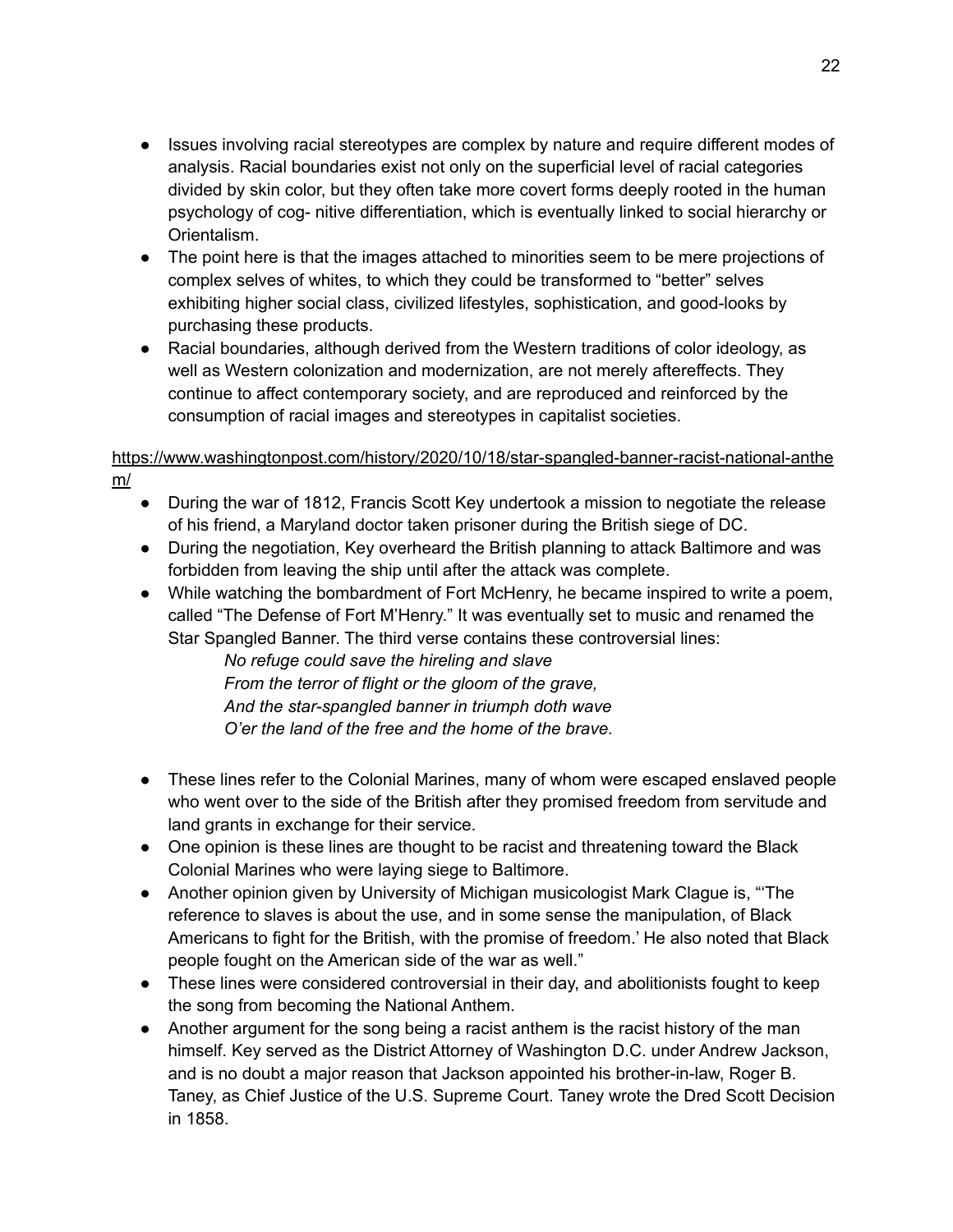- All but the first verse was cut in the 20th century because the song was largely anti-British, and the relationship with the US had changed dramatically with Britain becoming an ally.
- In 1931, Herbert Hoover made the Star Spangled Banner the National Anthem after a long fight by groups like the United Daughters of the Confederacy.
	- $\circ$  "The elevation of the banner from popular song to official national anthem was a neo-Confederate political victory, and it was celebrated as such," Morley wrote. "When supporters threw a victory parade in Baltimore in June 1931, the march was led by a color guard hoisting the Confederate flag."
- <https://www.nytimes.com/2016/09/03/arts/music/colin-kaepernick-national-anthem.html>
	- This article contains an interview with Mark Clague, a musicologist at the University of Michigan, on why the Star Spangled Banner isn't racist.
	- Over the years, over 100 different sets of lyrics emerged. Clague said, "There are versions that talk about temperance, about women's suffrage, about presidential campaigns, including Abraham Lincoln's. The one I wish everyone knew about was one about abolition from 1844, beginning "Oh say, do you hear … " It repeats Key's phrase "the land of the free,'' but as an ironic statement. I wish teachers would contrast that version with Key's version, as a way of showing how singing the anthem isn't a mindless, rote ritual, but part of a long history of exploration of what the country is about."
	- What's the most important part of the anthem?
		- "For me, it's the punctuation that ends the part we sing. After "land of the free," we have a question mark, not an exclamation point. Is the flag and what it represents still there? Are we winning the battle for freedom that this country was founded on? That's where Colin Kaepernick has started a productive conversation. If there are people who don't feel the song represents them, we need to pay attention to that. But if we just reject the song as racist, or declare that it isn't our anthem anymore, we don't fix the problem."

[https://www.washingtonpost.com/outlook/2020/08/28/even-republicans-should-care-about-racist](https://www.washingtonpost.com/outlook/2020/08/28/even-republicans-should-care-about-racist-history-star-spangled-banner/) [-history-star-spangled-banner/](https://www.washingtonpost.com/outlook/2020/08/28/even-republicans-should-care-about-racist-history-star-spangled-banner/)

- 1904, the US Navy began playing the Star-Spangled Banner at its functions and the Army required officers and enlisted men to "stand at attention and uncover" during the song.
- Post-WW1, the "bombs bursting in air," lines seemed to some as overly violent and inappropriate, but organizations like the United Daughters of the Confederacy rallied to banish dissenters and cement the song as the US National Anthem.
	- "The Veterans of Foreign Wars and the United Daughters of the Confederacy responded by mobilizing to marginalize dissenters. These all-White organizations launched a petition drive to formally designate "The Star-Spangled Banner" as the one and only national anthem. In March 1931, Congress acquiesced. The elevation of the banner from popular song to official national anthem was a neo-Confederate political victory, and it was celebrated as such. When